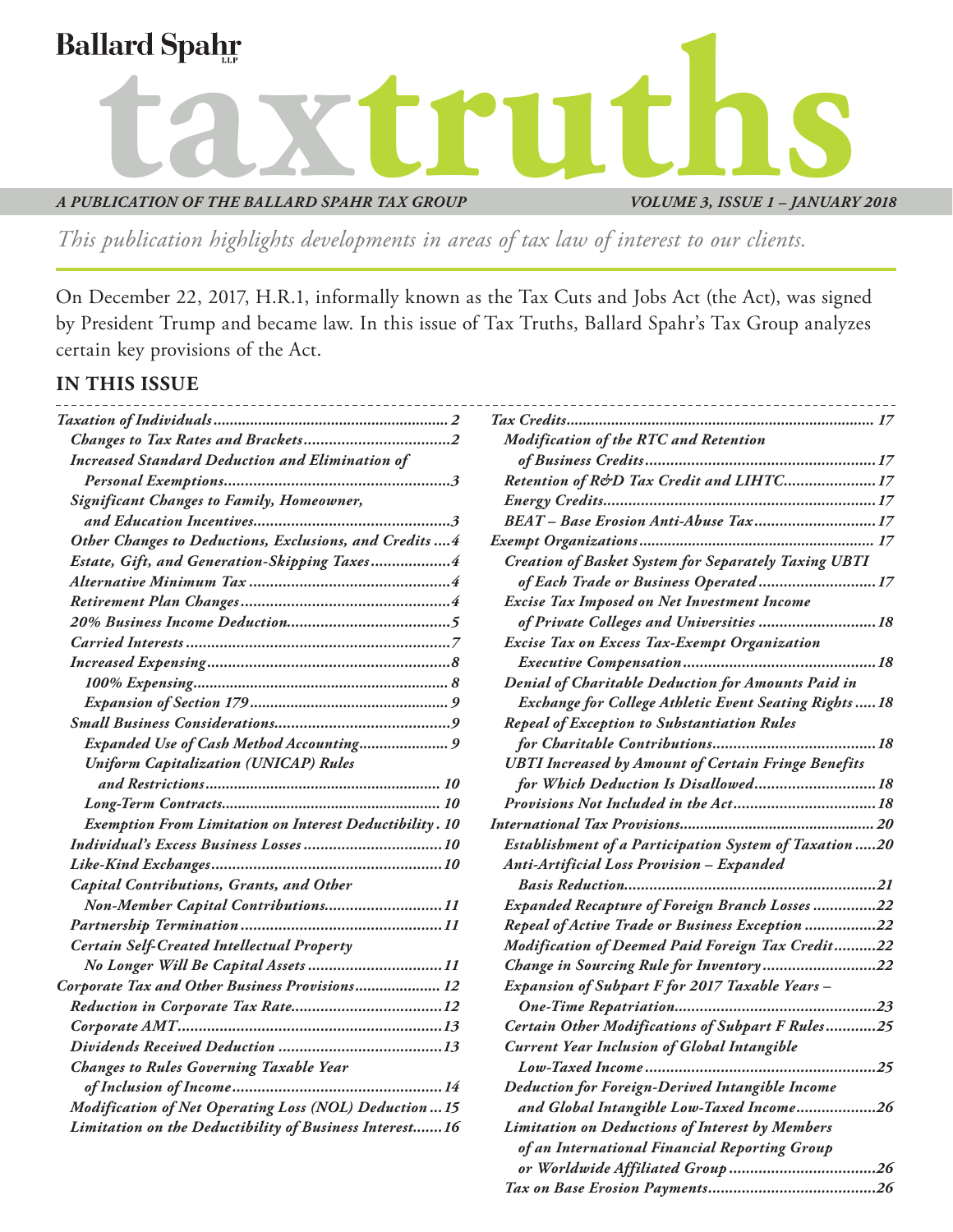# <span id="page-1-0"></span>**TAXATION OF INDIVIDUALS**

The Act makes many significant changes to the taxation of individuals. These changes include changes to tax brackets, increasing the standard deduction, eliminating personal exemptions, and increasing the child credit.

## *Changes to Tax Rates and Brackets*

The Act keeps seven brackets, but changes the marginal rates.

The tables below set forth the current and new rates:

# *2017 – Married, Filing Jointly*

| <b>Taxable Income</b>    | 2017 Rates                                        |
|--------------------------|---------------------------------------------------|
| $$0 \text{ to } $18,650$ | 10% of taxable income                             |
| \$18,651 to \$75,900     | \$1,865 plus 15% of the excess over \$18,650      |
| \$75,901 to \$153,100    | \$10,452.50 plus 25% of the excess over \$75,900  |
| $$153,101$ to $$233,350$ | \$29,752.50 plus 28% of the excess over \$153,100 |
| \$233,351 to $$416,700$  | \$52,222.50 plus 33% of the excess over \$233,350 |
| $$416,701$ to $$470,700$ | \$112,728 plus 35% of the excess over \$416,700   |
| $$470,701$ and above     | \$131,628 plus 39.6% of the excess over \$470,700 |

## *2017 – Single Individual Filers*

| <b>Taxable Income</b>    | 2017 Rates                                           |  |
|--------------------------|------------------------------------------------------|--|
| \$0 to \$9,325           | 10% of taxable income                                |  |
| \$9,236 to \$37,950      | \$932.50 plus 15% of the excess over \$9,325         |  |
| \$37,951 to \$91,900     | \$5,226.25 plus 25% of the excess over \$37,950      |  |
| \$91,901 to \$191,650    | \$18,713.75 plus 28% of the excess over \$91,900     |  |
| $$191,651$ to $$416,700$ | \$46,643.75 plus 33% of the excess over \$191,650    |  |
| $$416,701$ to $$418,400$ | \$120,910.25 plus 35% of the excess over \$416,700   |  |
| $$418,401$ and above     | \$121,505.25 plus 39.6% of the excess over \$418,400 |  |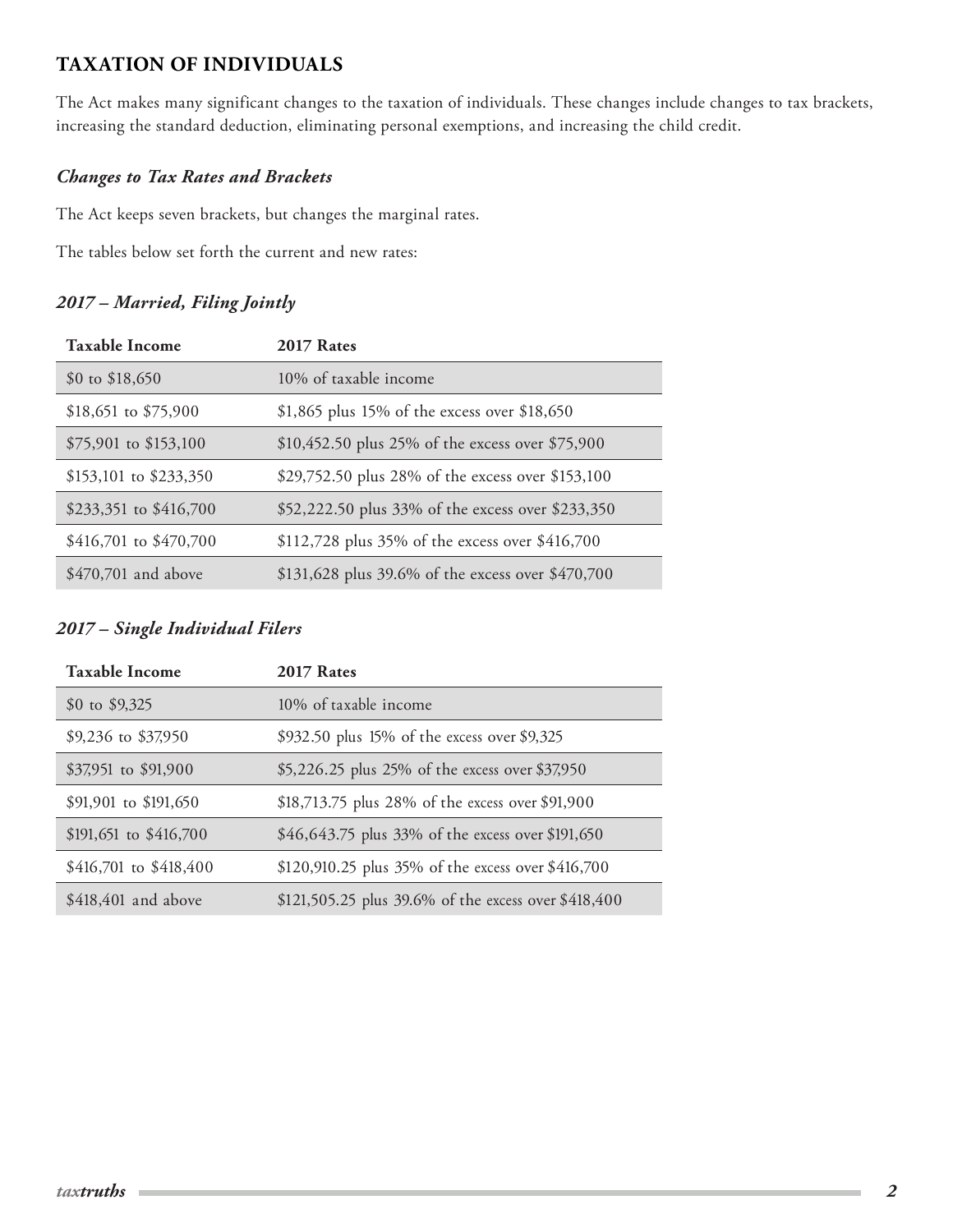#### <span id="page-2-0"></span>*New Rates – Married, Filing Jointly*

| <b>Taxable Income</b>    | <b>New Rates</b>                                |
|--------------------------|-------------------------------------------------|
| $$0 \text{ to } $19,050$ | 10% of the taxable income                       |
| $$19,051$ to $$77,400$   | \$1,905 plus 12% of the excess over \$19,050    |
| $$77,401$ to \$165,000   | \$8,907 plus 22% of the excess over \$77,400    |
| $$165,001$ to $$315,000$ | \$28,179 plus 24% of the excess over \$165,000  |
| $$315,001$ to $$400,000$ | \$64,179 plus 32% of the excess over \$315,000  |
| $$400,001$ to $$600,000$ | \$91,379 plus 35% of the excess over \$400,000  |
| \$600,001 and above      | \$161,379 plus 37% of the excess over \$600,000 |

### *New Rates – Single Individual Filers*

| <b>Taxable Income</b>    | <b>New Rates</b>                                   |
|--------------------------|----------------------------------------------------|
| \$0 to \$9,525           | 10% of taxable income                              |
| \$9,526 to \$38,700      | \$952.50 plus 12% of the excess over \$9,525       |
| \$38,701 to \$82,500     | \$4,453.50 plus 22% of the excess over \$38,700    |
| \$82,501 to \$157,500    | \$14,089.50 plus 24% of the excess over \$82,500   |
| \$157,501 to \$200,000   | \$32,089.50 plus 32% of the excess over \$157,500  |
| $$200,001$ to $$500,000$ | \$45,689.50 plus 35% of the excess over \$200,000  |
| \$500,001 and above      | \$150,689.50 plus 37% of the excess over \$500,000 |

The Act leaves capital gain tax rates unchanged and also leaves in place the 3.8% tax on net investment income.

### *Increased Standard Deduction and Elimination of Personal Exemptions*

For 2018 through 2025, the Act increases the standard deduction to \$12,000 for single filers, \$18,000 for heads of household, and \$24,000 for joint filers (compared to \$6,500, \$9,550, and \$13,000, respectively, for 2017) and suspends the deduction for personal exemptions entirely for tax years beginning after December 31, 2017, through the end of 2025.

### *Significant Changes to Family, Homeowner, and Education Incentives*

To assist families with children in the absence of personal exemptions, the Act increases the child tax credit to \$2,000, refundable up to \$1,400 (indexed for inflation, using a rounding convention to bring the credit down to the next lowest multiple of \$100). In addition to the child credit, the Act adds a \$500 nonrefundable credit for certain nonchild dependents. The Act also modifies the adjusted gross income phase-out for these credits to \$400,000 for married taxpayers filing jointly and \$200,000 for all other taxpayers. The phase-out thresholds are not indexed for inflation.

Under the Act, the itemized deduction for mortgage interest on debt incurred after December 15, 2017, is limited to interest paid on up to a total of \$750,000 of acquisition debt on a principal residence and one other residence selected by the taxpayer. Acquisition debt on a principal residence incurred prior to December 15, 2017—or debt incurred after that date to refinance existing debt—as long as the debt's principal amount does not increase, is grandfathered.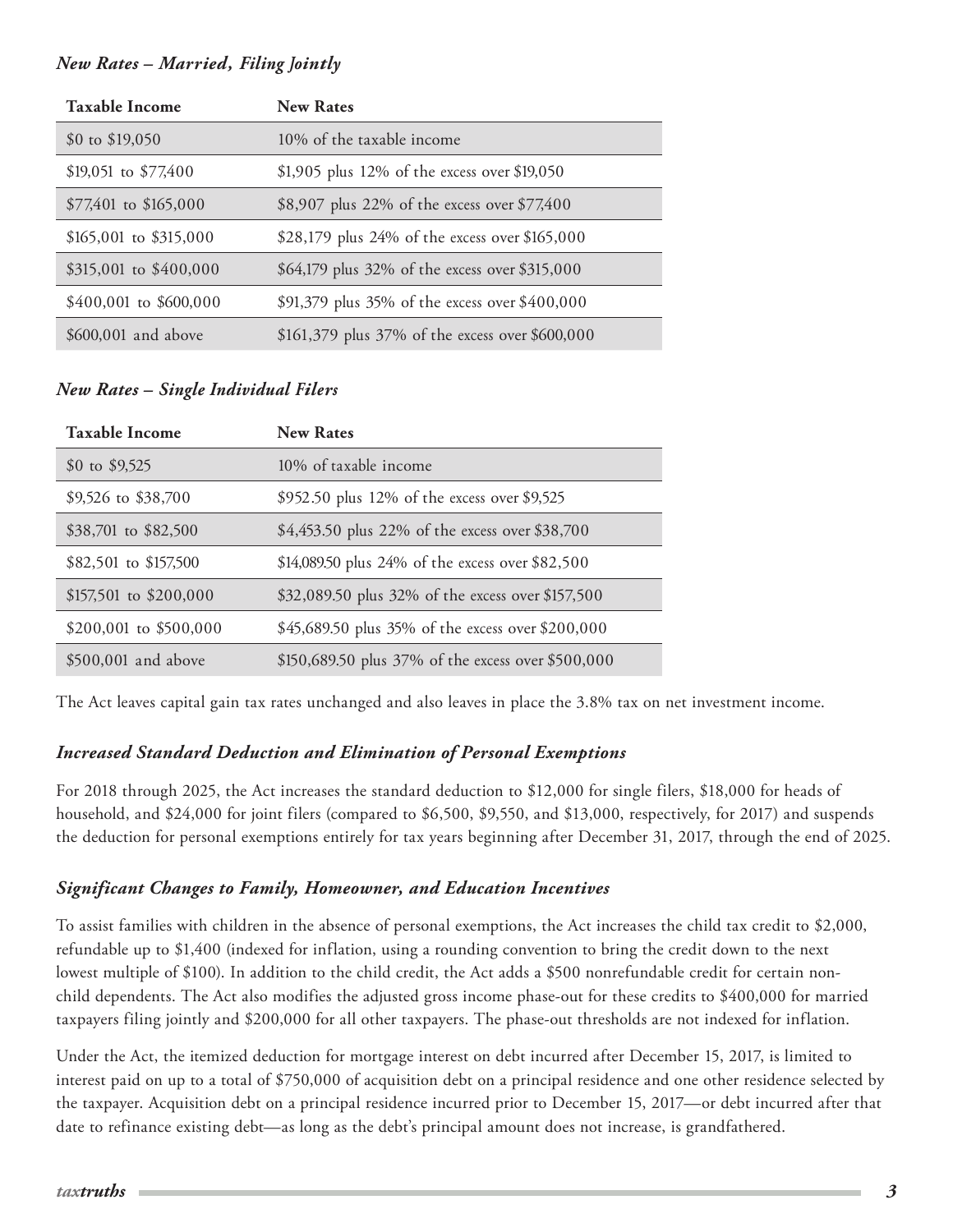<span id="page-3-0"></span>For grandfathered debt, the limitation will remain at \$1 million. The Act repeals the deduction for interest on homeequity debt, with no grandfathering. As is true of other changes to individual taxes, the Act provides for these changes to sunset on December 31, 2025. Gain from the sale of a principal residence still can be excluded, without an income cap and subject to the same limitations as existed before the Act.

Effective for tax years beginning after December 31, 2017, the Act also impacts saving and paying for education expenses by broadening the definition of qualified expenses that is applicable to Section 529 plans. The Act allows plans to distribute up to \$10,000 per year per student from new or existing accounts for elementary and high school tuition and for certain expenses incurred in connection with a homeschool curricula. All Section 529 accounts established for a student are aggregated in determining whether the annual limit is exceeded. This modification does not include a sunset provision.

## *Other Changes to Deductions, Exclusions, and Credits*

The Act makes additional changes to deductions, exclusions from income, and credits against tax effective for tax years beginning after December 31, 2017, and expiring on December 31, 2025. The Act repeals the above-the-line deduction and the exclusion relating to moving expenses as well as the exclusion for qualified bicycle commuting reimbursements. The Act also provides that alimony would be neither included in the payee's income nor deductible by the payor for alimony payable under divorce decrees or separation agreements executed after 2018.

The Act repeals the income-based limitation on itemized deductions, known as the Pease limitation. The Act also disallows all miscellaneous itemized deductions currently subject to the 2% floor and caps the deduction for personal state and local taxes at \$10,000, inclusive of income, property taxes, and sales and use taxes. The Act prohibits a deduction for a prepayment of 2018 or later state and local income taxes. However, the Act permits limited personal deductions for casualty losses incurred in a declared disaster and retains the deduction for medical expenses, decreasing the threshold from 10% to 7.5% of adjusted gross income for 2017 and 2018 for both regular and alternative minimum tax purposes. Additionally, effective after 2018, the Act permanently eliminates the shared-responsibility payment imposed by the Affordable Care Act.

# *Estate, Gift, and Generation-Skipping Taxes*

The Act does not repeal the estate and generation-skipping taxes—instead, it increases the exemption amount for those taxes and the gift tax to \$10 million per person (from the current \$5.49 million per person exemption) beginning in tax years after 2017, but the increased exemption amount expires on December 31, 2025. The exemption amount is indexed for inflation beginning in 2011 so that the exemption for 2018 is approximately \$11.2 million per person. *[See our legal alert published January 5, 2018.](http://www.ballardspahr.com/alertspublications/legalalerts/2018-01-05-impact-on-gift-estate-and-gst-taxes-under-the-tax-cuts-and-jobs-act.aspx)*

### *Alternative Minimum Tax*

The Act retains the individual alternative minimum tax (AMT), but increases the exemption amount from \$84,500 to \$109,400 for married taxpayers filing jointly and from \$54,300 to \$70,300 for single individual taxpayers and increases the income over which the exemption phases out (\$0.50 for every dollar over the phase-out amount) to \$1 million (indexed for inflation) from \$160,900 for married taxpayers filing jointly and to \$500,000 from \$120,700 (indexed for inflation) for single individual taxpayers. Because the deduction for home-equity mortgage interest will be eliminated and the deduction for foreign, state, and local taxes will be limited to \$10,000—and because more people will be eligible to use the AMT exemption—significantly fewer individual taxpayers will pay AMT.

### *Retirement Plan Changes*

Although the contribution limits for 401(k) plans and IRAs remain unchanged, the Act makes a minor change, effective for tax years beginning after December 31, 2017, to IRAs. Under the Code as in effect before the Act, individuals could pay tax and convert a traditional IRA to a Roth IRA but retain the right to undo the conversion.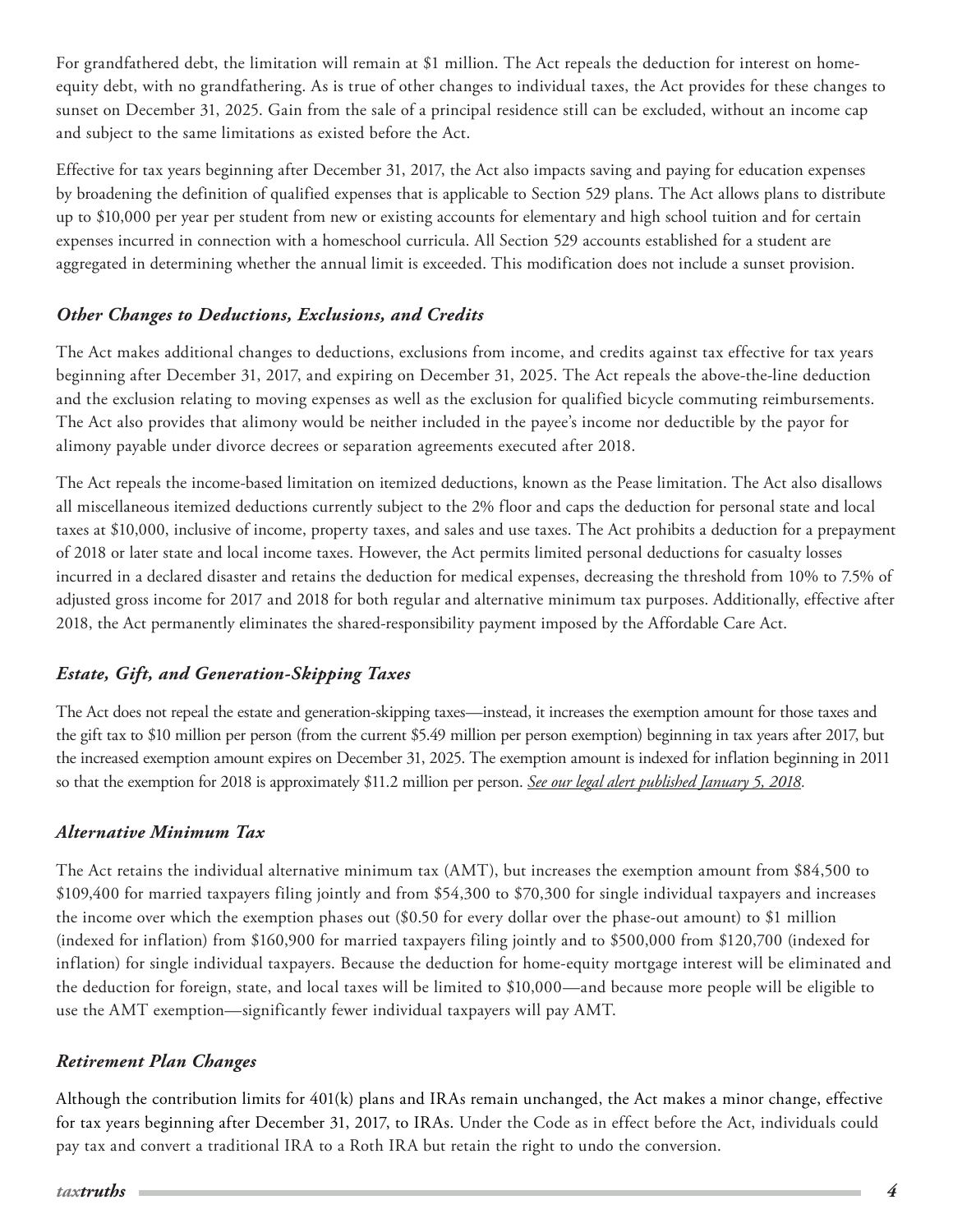<span id="page-4-0"></span>Under the Act, however, the rule allowing a contribution to one type of IRA to be recharacterized as a contribution to the other type of IRA does not apply to a conversion contribution to a Roth IRA. Thus, recharacterization cannot be used to unwind a Roth conversion.

#### *20% Business Income Deduction*

In tax years beginning after December 31, 2017, an individual can deduct 20% of his or her qualified business income earned directly or through a partnership, LLC, or S corporation. This deduction is capped at the greater of (a) 50% of the wages paid by the qualified business that are allocable to the individual or (b) the sum of (1) 25% of the wages paid by the qualified business that are allocable to the individual and (2) 2.5% of the original cost of qualified assets owned by the qualified business.

#### *Qualified Business*

A qualified business is a trade or business. Neither the trade or business of being an employee, nor a specified service business (see below) is a qualified business. See below for rules allowing certain individuals engaged in a specified service business to take all or part of the 20% deduction for qualified business income.

### *Qualified Business Income*

Qualified business income is net income from a qualified business that is effectively connected with a U.S. trade or business. Qualified business income does not include passive-type income, such as long- or short-term capital gains and losses, dividend or dividend equivalents, interest income or annuity income (except interest or annuity income allocable to a trade or business), and certain foreign personal holding company income. Qualified business income also does not include reasonable compensation paid to the taxpayer by the qualified business, guaranteed payments paid to the taxpayer by the qualified business, and as to be provided in regulations, payments by a qualified business to a partner or member of an LLC in his capacity other than as a partner or member. Income from a specified service business also is not eligible for the 20% deduction, with certain exceptions described below.

A taxpayer must compare the income from each of his or her qualified businesses against the cap from that qualified business to determine the 20% deduction. Net losses from qualified businesses are carried forward and offset future income from that qualified business.

The Act provides no guidance on how qualified trades or businesses are grouped or what happens if there are both qualified trades or businesses and businesses that are not qualified trades or businesses within the same entity or conducted by the same individual, or how the qualified business income deduction and qualified business loss carryover interact with existing Code limitations (such as the passive activity loss and at-risk limitations).

#### *Cap*

This deduction is capped at the greater of (a) 50% of the wages paid by the qualified business that are allocable to the individual and (b) the sum of (1) 25% of the wages paid by the qualified business that are allocable to the individual or (2) 2.5% of the original cost of qualified assets owned by the qualified business. However, the cap does not apply to taxpayers with \$315,000 or less of taxable income on a joint return and \$157,000 or less of taxable income on a single return. These thresholds are based on taxable income, *i.e.*, income reduced by items such as 401(k) contributions, deductions for medical insurance, 50% of self-employment taxes, health savings account contributions, and itemized deductions or the standard deductions. There are phase-outs for taxpayers with no more than \$415,000 of taxable income on a joint return or \$207,500 of taxable income on a single individual return.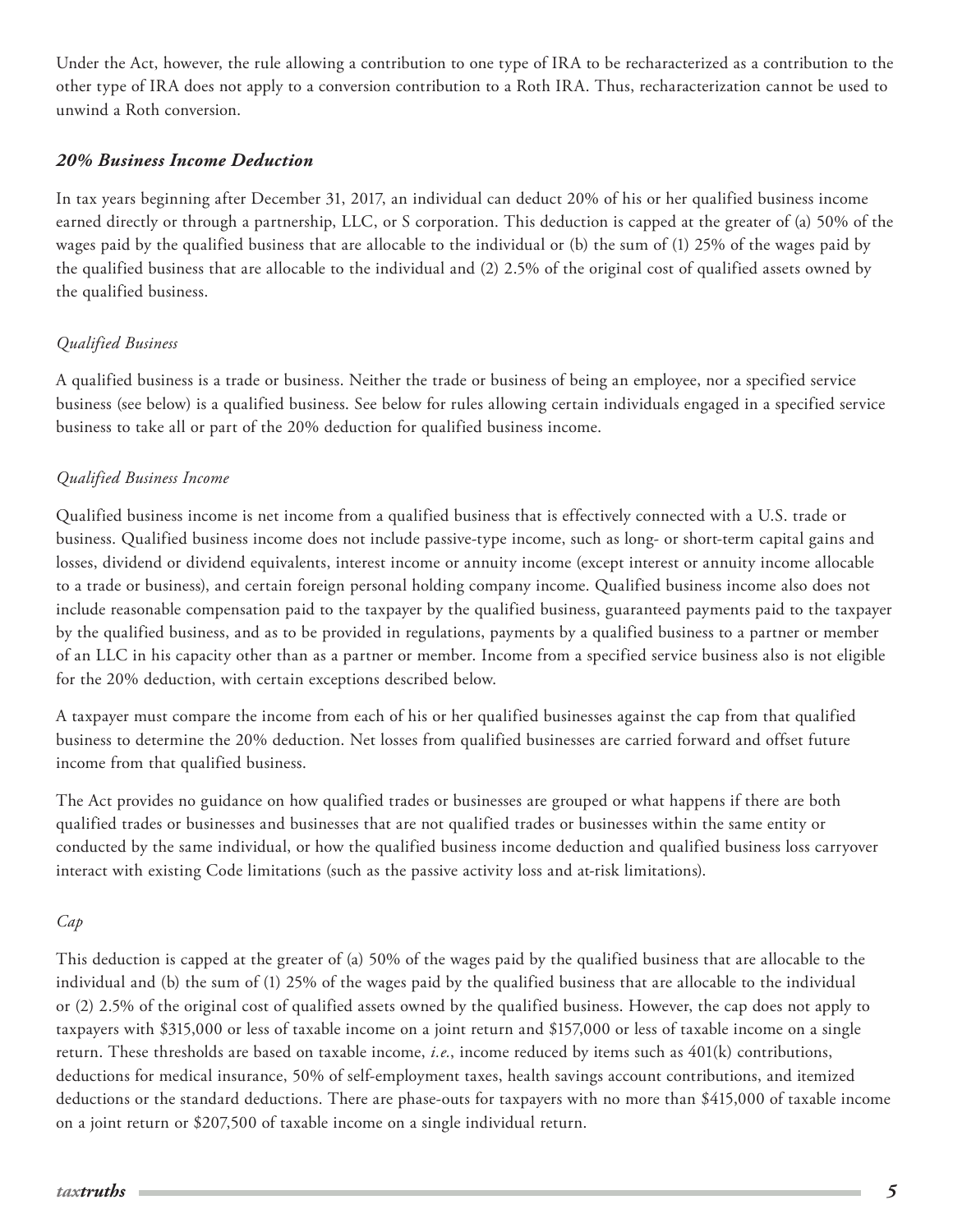For purposes of the wage element of the cap, wages are the sum of W-2 wages, elective deferrals, and deferred compensation. Distributions to partners or members of an LLC and guaranteed payments are not wages. Note that under the Code as in effect before the Act, which remains unchanged, payments to a partner or member of an LLC cannot be wages.

For purposes of the qualified property element of the cap, qualified property is depreciable tangible property that (1) is owned by and available for use in the qualified business at the close of the qualified business' taxable year, (2) was used by the qualified business (*i.e.*, placed in service) at any time during the qualified business' taxable year, and (3) the depreciable period for which has not ended before the close of the qualified business' taxable year. The depreciable period is 10 years for property with a Modified Accelerated Cost Recovery System (MACRS) recovery period of 10 years or less, and the depreciable period for property with a MACRS recovery period of more than 10 years is the property's MACRS recovery period.

#### *Specified Service Business*

Income from a specified service business generally is not qualified business income. A specified service business includes (i) a professional service business, such as the business conducted by doctors, dentists, lawyers, accountants, and actuaries, (ii) a business conducted by consultants, (iii) the business of athletes or performers, (iv) individuals performing financial services, brokers, and other businesses if the principal asset is the reputation or skill of one or more of the owners or employees, and (v) the business of investing, investment management, trading, dealing in securities, partnership interests, or commodities. However, happily for architects and engineers, they are NOT engaged in a specified service business.

#### *Phase-Outs*

There are two different phase-outs for taxpayers who have between \$315,000 and \$415,000 of taxable income on a joint return and between \$157,500 and \$207,500 of taxable income on a single individual return.

#### Specified Service Business

For taxpayers in a specified service business, the 20% deduction as well as the cap is reduced by a fraction the numerator of which is the amount by which the taxpayer's qualified business income exceeds \$315,000 on a joint return (\$157,500 on a single individual return) and the denominator of which is \$100,000 (\$50,000 on a single individual return).

#### Other Businesses

For taxpayers not engaged in a specified service business who have taxable income between \$315,000 and \$415,000 on a joint return, or between \$157,500 and \$207,500 on a single individual return, there is a different phase-out formula. Under this phase-out, the taxpayer's qualified business income is multiplied by a fraction the numerator of which is the excess of 20% of the taxpayer's qualified business income over the cap and the denominator of which is \$100,000 in the case of a joint return (\$50,000 for a single individual return). Unlike in the case of a specified service business, the cap does not apply.

### *REIT Dividends, Qualified Cooperative Dividends and Income From a Publicly Traded Partnership*

A deduction also is allowed for 20% of REIT dividends, other than capital gain dividends and those treated as qualified dividends eligible for the 20% rate, qualified cooperative dividends, and income from a publicly traded partnership (that is, one not treated as a corporation) as well as any ordinary income recognized on the sale of an interest in such a publicly traded partnership because the partnership has "hot assets." The cap does not apply to these items of income.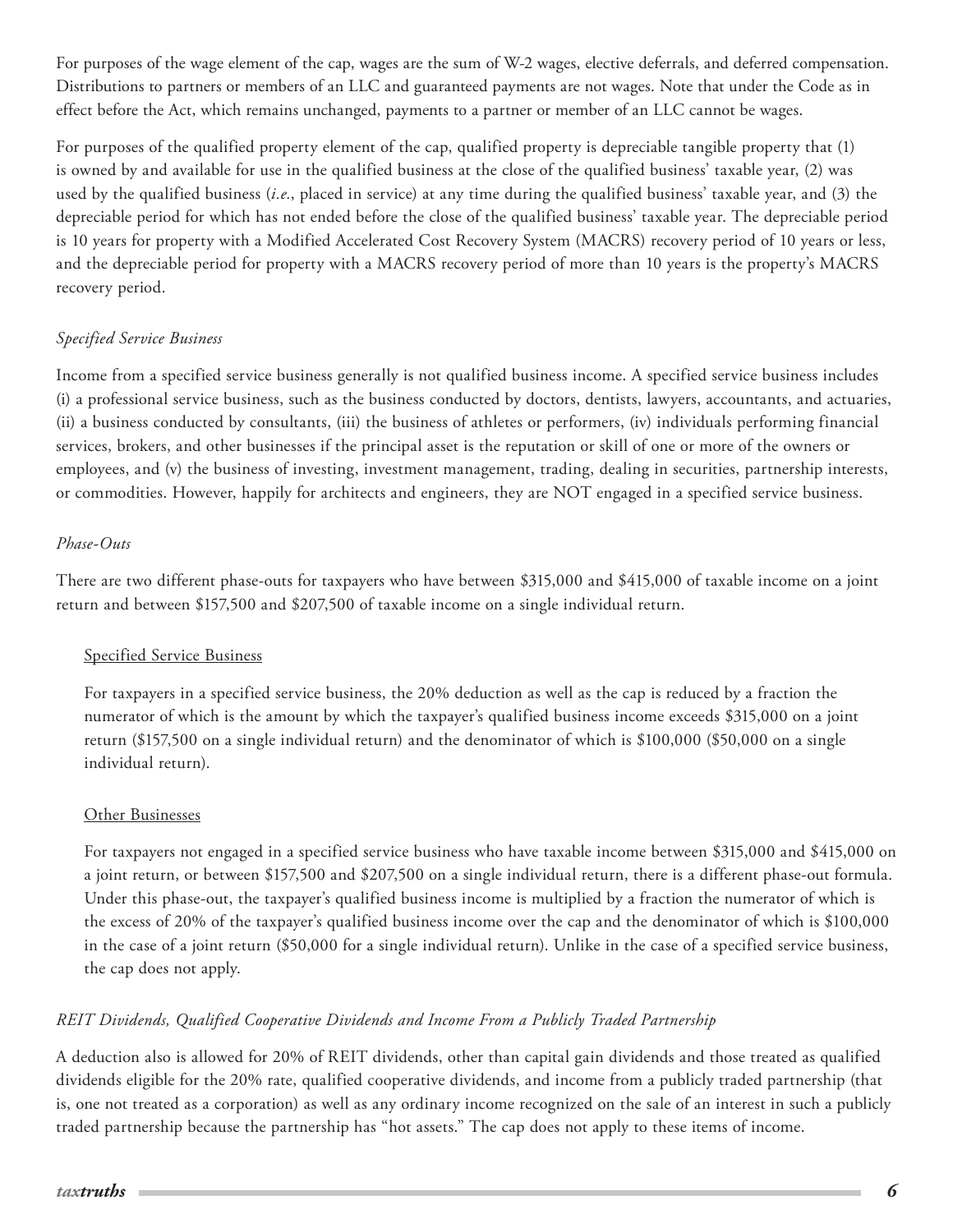### <span id="page-6-0"></span>*Simple Examples*

#### Widget Maker LLC

John and Jane each own 50% of Widget Maker LLC, a widget manufacturer. In 2018, Widget Maker LLC has \$1.2 million of taxable income allocated to John and Jane. Widget Maker LLC paid \$400,000 of wages in 2016 and has depreciable assets, the original cost of which was \$2 million, the depreciable period for which has not yet expired.

John's tentative deduction is \$120,000, 20% of \$600,000. The cap is the greater of (a) \$100,000 (50% of the W-2 wages paid by Widget Maker LLC allocable to him) or (b) \$50,000 (\$25,000 (25% of the W-2 wages paid by Widget Maker LLC allocable to him)) plus \$25,000 (2.5% of 50% of the original cost of depreciable assets allocable to him). Thus, John's deduction is \$100,000. Jane has the same deduction.

#### Accounting Firm LLC

John and Jane each own 50% of Accounting Firm LLC, which provides accounting and tax services. Accounting Firm LLC is a specified service business. John is married to Alice and Alice earns \$250,000 in wages in 2018. Jane is married to Bob and Bob does not work. Accounting Firm LLC allocates \$400,000 each to John and Jane in 2018. John and Alice have \$160,000 of deductions (including 401(k) contributions, self-employed medical insurance deduction, 50% of John's self-employment taxes, a HSA contribution, and the standard deduction). Thus, John and Alice have \$490,000 of taxable income (\$400,000 + \$250,000 - \$160,000). Because their taxable income exceeds \$415,000, John is not entitled to a business income deduction. Jane, on the other hand, is entitled to a business income deduction. Jane and Bob have \$110,000 in deductions and \$290,000 of taxable income (\$400,000 - \$110,000). Because Jane's and Bob's taxable income is less than \$315,000, no cap applies and Jane can deduct \$80,000 on her joint return with Bob.

#### Real Estate LLC

Real Estate LLC acquired an office building for \$55 million of which \$5 million was allocated to land. Real Estate LLC financed its purchase of the property with \$40 million of debt and \$15 million of equity. David is a 20% member of Real Estate LLC and is allocated 20% of Real Estate LLC's depreciation. Real Estate LLC has no employees. David is allocated \$125,000 of ordinary income from Real Estate LLC (for example, gain from the sale of dealer property or rental income). David's tentative business income deduction is \$25,000—20% of the \$125,000 of income allocable to him from Real Estate LLC. David's cap is the greater of (a) -0- wages or (b) -0- wages plus \$250,000 (2.5% of the original cost of depreciable property allocated to him). Thus, David can deduct \$25,000.

### *Carried Interests*

Managers of investment partnerships and LLCs, such as private equity funds, typically receive a carried interest in such partnerships/LLCs relating to services performed for such partnerships/LLCs. Under the Code as in effect prior to the Act, a manager's share of long-term capital gain relating to its carried interest was eligible to be taxed at long-term capital gain rates. Since 2007, legislation has often been proposed, but never enacted, to tax gain relating to carried interests in certain investment partnerships/LLCs at ordinary income rates.

The Act treats gain allocated to a carried interest as short-term capital gain if the asset that produces the capital gain was not held for at least three years or, apparently, upon a transfer of a carried interest held for less than three years. (See below for "related party" sales). Qualified dividend income that passes through to the owner of a partnership/LLC holding a carried interest is still taxed at a 20% rate.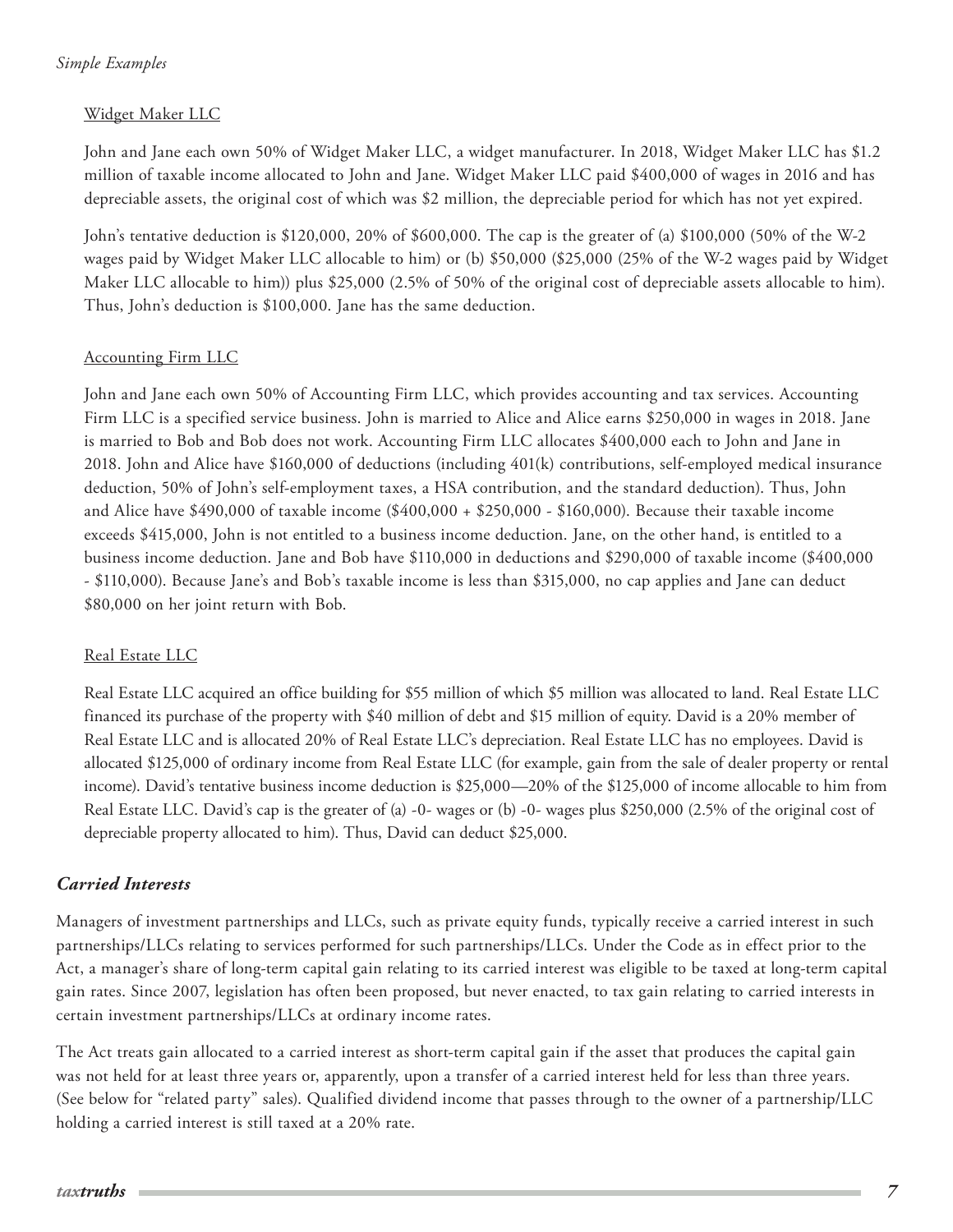<span id="page-7-0"></span>Pursuant to the Act, a carried interest is an interest in partnerships/LLCs received in consideration for services relating to assets (including real estate) held for investment on behalf of third-party investors. However, a partnership/LLC interest that would be a carried interest covered by these new rules is not a carried interest for this purpose if (1) it is held directly or indirectly by a corporation or (2) to the extent distributions are proportionate to capital interests or the capital interest attributable to a partnership/LLC interest that was subject to tax upon receipt or vesting.

Prior proposals that would have converted income passing through to the holder of a carried interest into ordinary income also would have subjected such income to self-employment tax. However, the Act does not subject amounts of income or gain attributable to a carried interest to self-employment tax. Additionally, such income would remain subject to the 3.8% net investment income tax, if it is passive.

The Act contains an anti-abuse rule governing transfers of a carried interest subject to these rules to related parties. "Related party" has a unique definition in this context. A related party is a family member or a person the taxpayer worked with in the business that issued the carried interest in the current year and any of the prior three years. It is unclear if the Act accelerates gain attributable to the partnership's/LLC's assets that have been held for less than three years when a carried interest is transferred to a related person. The carried interest provisions apply to taxable years beginning after December 31, 2017.

# *Increased Expensing*

The length and applicability of depreciation deductions have been hotly debated since depreciation deductions have been allowed. Critics have bemoaned the complexity and administrative effort it takes to track the various depreciation schedules for assets. Many forms of accelerated depreciation have been introduced into the Code, with immediate expensing being the most accelerated. The Act expands the application of expensing in many ways.

#### *100% Expensing*

Under the Code in effect before the Act, taxpayers were entitled to bonus depreciation for "qualified property" through 2019. Bonus depreciation was available for 50% of the cost of qualified property placed in service in 2017 and gradually phased down to 30% in 2019. Generally, qualified property is tangible property with a useful life of 20 years or less under MACRS, certain computer software, water utility property, and qualified improvement property, the original use of which begins with the taxpayer.

The Act allows for 100% expensing for qualified property (both new and used provided it is the taxpayer's first use of the property) and phases out between 2023 and 2026 (the phase-out occurs between 2024 and 2027 for property with longer production periods). Certain public utility property and property used in a business that has floor-plan financing (e.g., auto dealerships) is not eligible for expensing. Although real property with a MACRS life of 20 years or more is not eligible for 100% expensing, qualified improvements are intended to be eligible for expensing, subject to the taxpayer's election concerning the deduction of interest expenses related to a real estate trade or business.

A real estate trade or business is permitted to elect to deduct 100% of its interest expense (as opposed to limiting such deduction to 30% of its income as adjusted (see below)), and any real estate business that so elects is not entitled to expense eligible real estate. Instead, an electing real estate business is required to depreciate its residential and nonresidential real estate (including qualified improvement property) using the alternative depreciation system (ADS) lives. The ADS life is 30 years for residential real estate, 40 years for non-residential property, and 20 years for qualified improvement property. Qualified improvement property is any improvement to the interior of nonresidential real property if such improvement is placed in service after the date the building is placed in service. The MACRS recovery period for qualified improvements is intended to be 15 years. (However, it appears that as a result of a drafting glitch, qualified improvement property never was assigned a 15-year MACRS recovery period. Thus, notwithstanding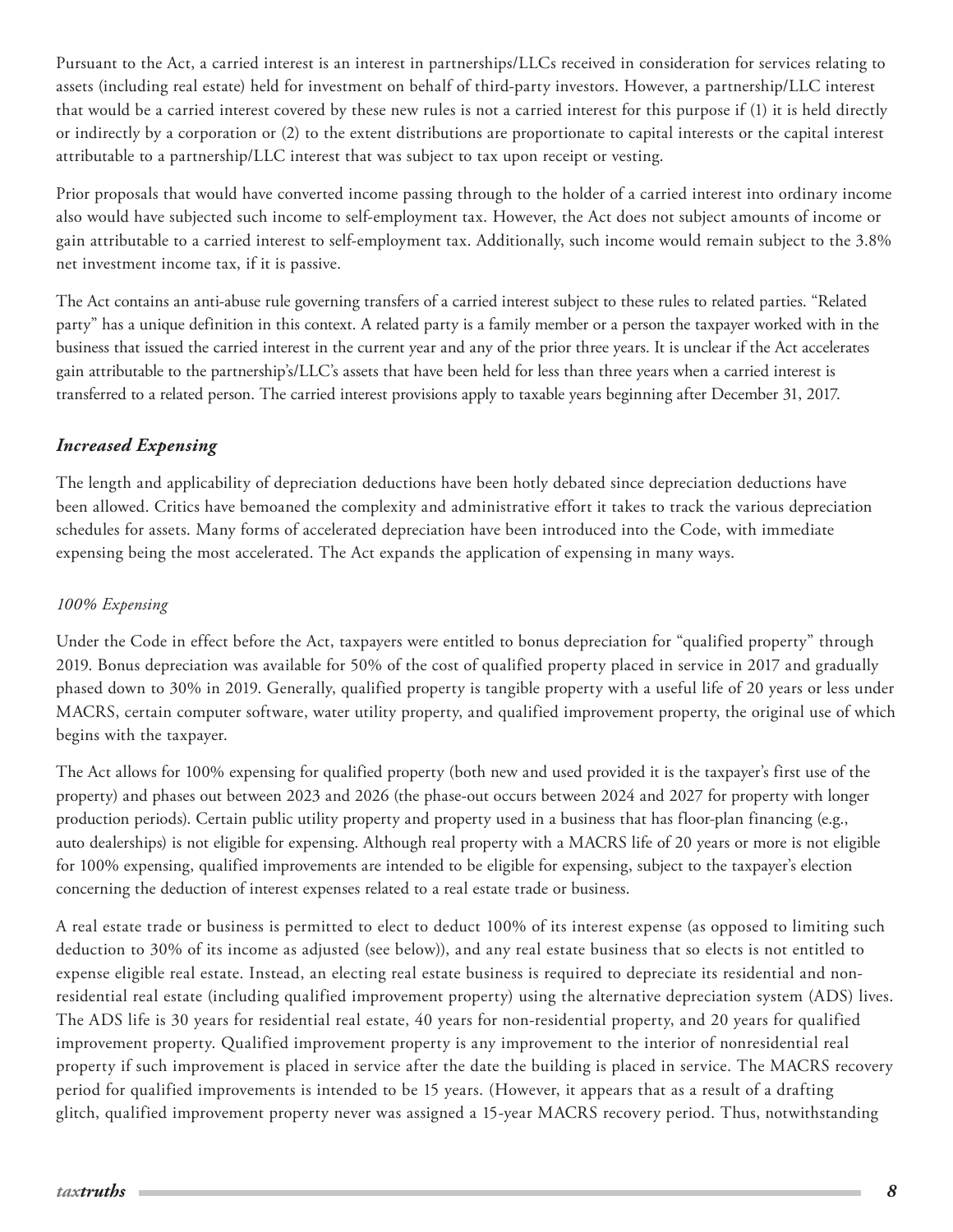<span id="page-8-0"></span>Congress' intention to allow expensing of qualified improvement property, there is uncertainty as to whether such expensing will be allowed for real estate trades or businesses that elect to forgo their full interest deduction.)

This provision applies to property acquired and placed in service after September 27, 2017, and the change in ADS lives for real estate applies for property placed in services after December 31, 2017.

## *Expansion of Section 179*

Section 179 was introduced in an effort to encourage small businesses to purchase new equipment by allowing for an immediate expensing of certain property that otherwise would be subject to depreciation deductions over its useful life. Under the prior Section 179, taxpayers could immediately expense up to \$500,000 of the cost of any Section 179 property placed in service each taxable year. This amount was reduced by the amount by which the total cost of such property placed in service during the tax year exceeds \$2 million. It was further reduced if the taxpayer's taxable income reached certain thresholds. Similar to the definition of qualified property eligible for bonus depreciation, Section 179 property includes tangible personal property with a recovery period of 20 years or less under MACRS, certain computer software, qualified leasehold improvement property, qualified restaurant property, and qualified retail improvement property.

The Act increases the amount eligible for immediate expensing from \$500,000 to \$1 million and the threshold from \$2 million to \$2.5 million, both amounts as indexed for inflation. The Act also expands the definition of Section 179 property to include certain depreciable tangible personal property (property used to furnish lodging) and expands the definition of qualified real property to include improvements made to non-residential real property, including improvements for roofs, heating, ventilation, air conditioning, fire protection, and alarm and security systems. This provision applies to property placed in service in tax years beginning after December 31, 2017.

# *Small Business Considerations*

Small businesses have been a hot-button policy issue for both political parties, and it is no surprise that the Act provides for provisions to specifically benefit small businesses. In addition to the changes to Section 179, the Act, among other things, expands the application of certain simplified accounting methods and exempts small businesses from the limitations on interest deductibility.

# *Expanded Use of Cash Method Accounting*

Small businesses generally prefer to use the cash method of accounting rather than the accrual method because it is simple and easy to understand. Although many businesses would prefer to use the cash method, there are situations in which the accrual method is required. Under the Code as in effect before the Act, a business organized as a sole proprietorship, partnership or LLC (without a corporate partner or member), and S corporations could use the cash method of accounting. A C corporation or partnership with a C corporation partner could use the cash method of accounting if its average gross receipts did not exceed \$5 million (including prior years for any predecessor). The Act increases this threshold to \$25 million (indexed for inflation) beginning after 2017.

For a business where the production, purchase, or sale of merchandise is a material income-producing factor, the use of an inventory method such as LIFO and FIFO is required. Under the Code as in effect before the Act, a business required to use an inventory method also was required to use the accrual method of accounting unless it had average gross receipts of \$1 million or less or is within an exempt industry with average gross receipts of \$10 million or less. The Act increases the \$1 million gross receipts threshold to \$25 million, regardless of industry designation for tax years beginning after 2017. Affiliated entities are aggregated for purposes of the \$25 million threshold.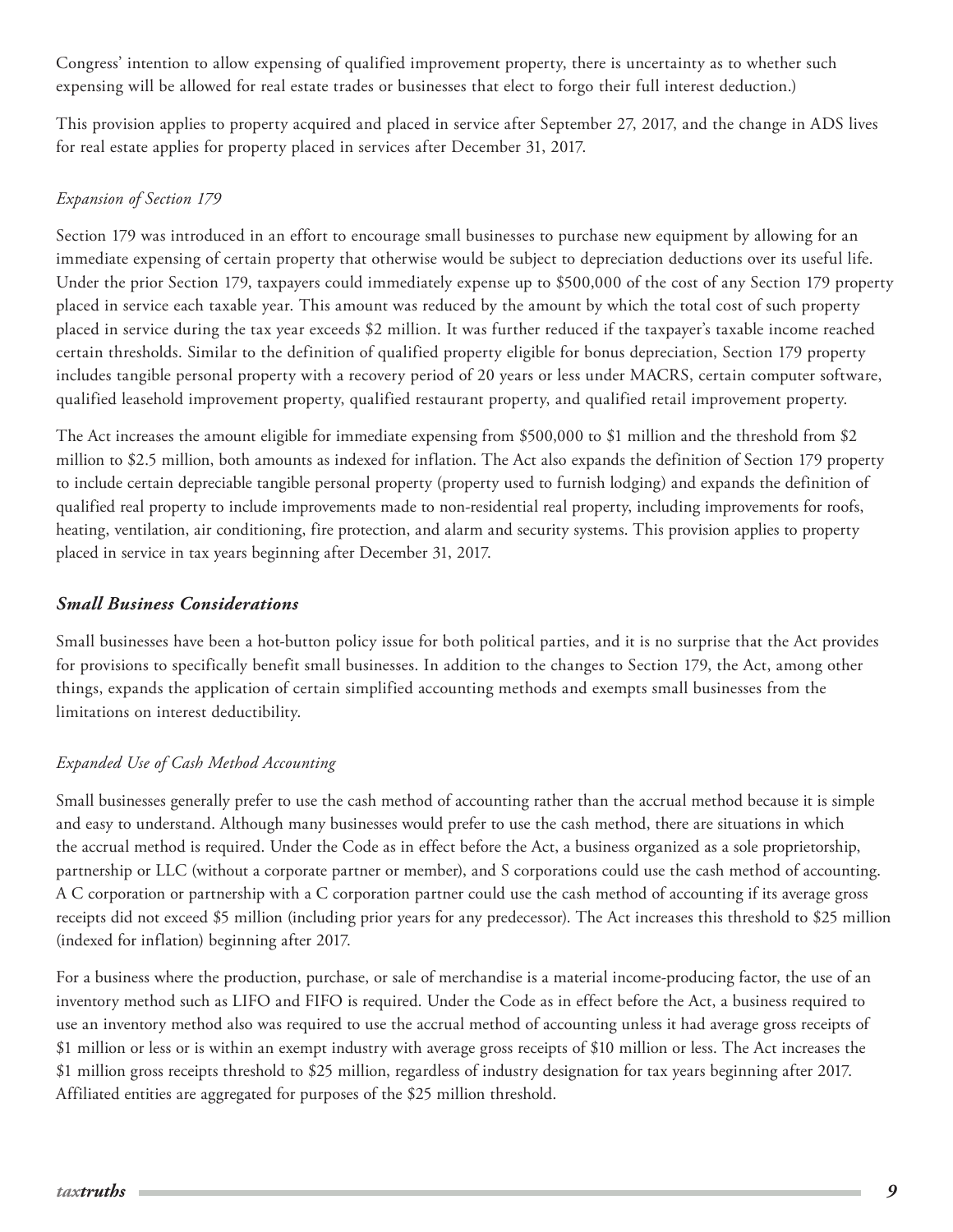#### <span id="page-9-0"></span>*Uniform Capitalization (UNICAP) Rules Restrictions*

Under the UNICAP rules, certain direct and indirect costs for real or tangible personal property produced by a business or acquired by a business for resale are required to be included in inventory or capitalized into the basis of such property. The Code as in effect before the Act allowed for an exemption from the UNICAP rules for businesses with \$10 million or less in average annual gross receipts with respect to personal property acquired for resale, but not for real and personal property manufactured by the business. The Act increases the threshold to \$25 million and would apply to real and personal property acquired or manufactured by the business for tax years beginning after 2017.

## *Long-Term Contracts*

For long-term contracts (contracts that cover a period beyond a single taxable year), taxable income is generally recognized and expenses are deducted based on the percentage of the contract that is completed each taxable year (commonly known as the percentage-of-completion method). Under the percentage-of-completion method, income generally is recognized under the contract based on the percentage of actual costs incurred under the contract for the year compared to the estimated total contract costs. Certain businesses with average annual gross receipts of \$10 million or less in the preceding three years were not required to use the percentage-of-completion method of accounting (and could use the completed contract method) for contracts expected to be completed within a two-year period. The Act increases the gross receipts threshold to \$25 million for tax years beginning after 2017.

## *Exemption From Limitation on Interest Deductibility*

The Act limits the deductibility of interest for a business to 30% of the business' adjusted business taxable income (roughly, EBITDA before 2022 and EBIT thereafter). Since many small businesses rely on debt to finance their operations and growth, the Act exempts businesses with average gross receipts of \$25 million or less beginning after 2017. This limitation is determined at the partnership/LLC level and affiliated entities are aggregated for purposes of the \$25 million gross receipt limit. The Act also exempts electing real property trades or business from the interest expense deduction limitation but also includes a depreciation trade-off. See above.

# *Individual's Excess Business Losses*

For tax years beginning in 2018 and before 2026, a non-corporate taxpayer will be able to use excess business losses (which become net operating losses) only to offset 80% of business income and gain in future years. Excess business losses are the taxpayer's aggregate deductions from the taxpayer's trades or businesses over the sum of (a) the taxpayer's gross income and gain from such trades or businesses and (b) \$500,000 on a joint return and \$250,000 on a single individual return, each indexed for inflation. This provision is applied at the partner, LLC member, or S corporation shareholder level and each item of income, gain, deduction and loss of the partnership, LLC, or S corporation is taken into account.

# *Like-Kind Exchanges*

Under the Code as in effect prior to the Act, although real estate may be the most common type of property exchanged, like-kind tangible personal property and certain intangible property also could be exchanged if such property is used in a trade or business or held for investment. To be like-kind, tangible personal property must be of the same general class, such as automobiles.

The Act limits property eligible for a like-kind exchange to real estate and prohibits exchanges of personal property, both tangible and intangible. This change applies to exchanges completed after December 31, 2017. But if property is disposed of (or received) in a deferred like-kind exchange before the end of 2017, the exchange will qualify for tax deferral (if otherwise qualified) if it is completed after the end of 2017.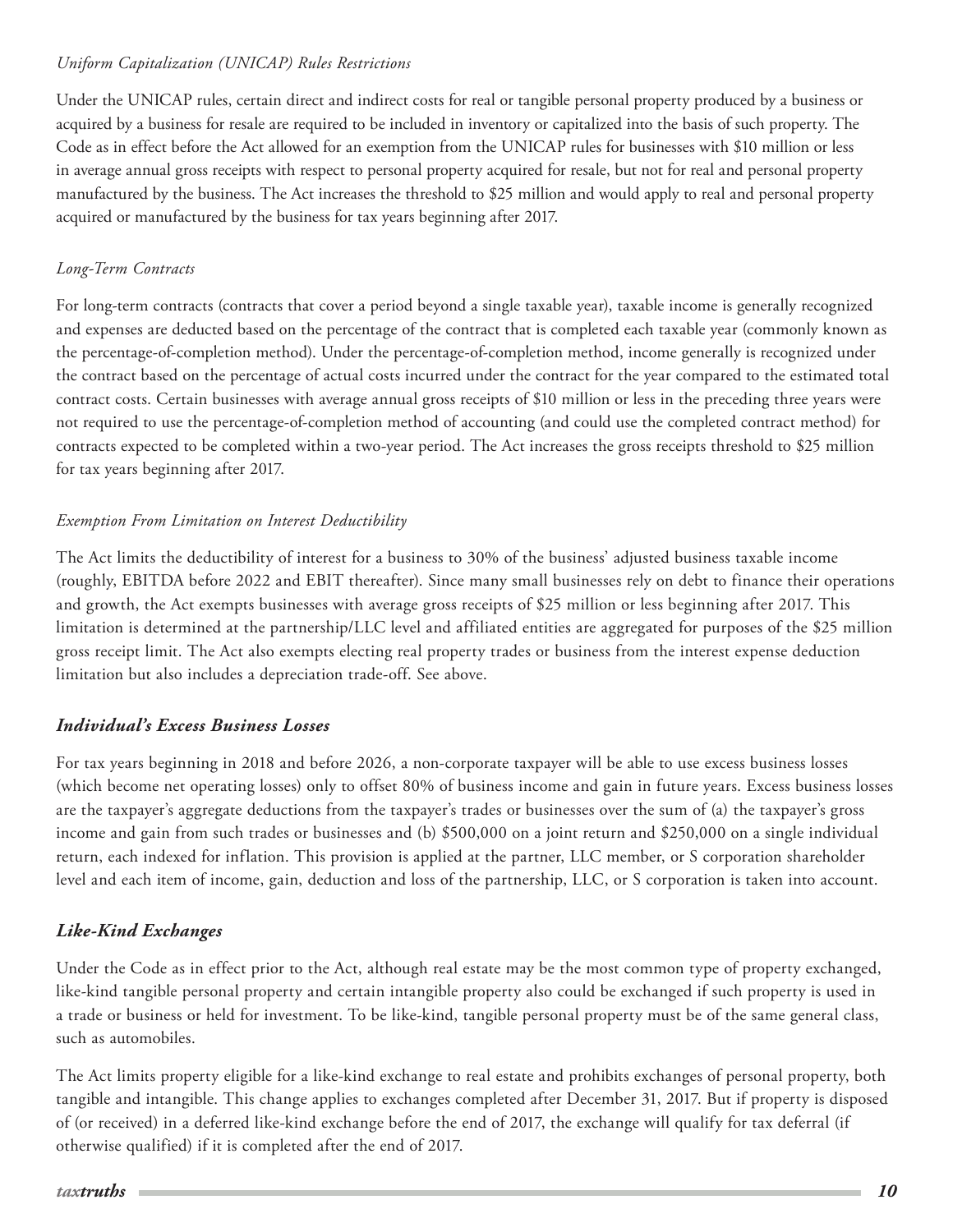## <span id="page-10-0"></span>*Capital Contributions, Grants, and Other Non-Member Capital Contributions*

Under the Code as in effect prior to the Act, a capital contribution of money or property to a corporation from either a shareholder or from a non-shareholder was tax-free to the corporation. The Act generally continues to provide that a contribution to capital does not include any contribution in aid of construction or any other contribution made by a customer or potential customer and adds that it does it include any contribution by a governmental entity of civic group unless it is a shareholder (and it removes the special rules for water and sewerage disposal utilities). The conference committee affirms that the other provisions of Section 118, that allow capital contributions to the capital of a corporation to generally be excluded from income, applies only to corporations. As a result, grants to corporations generally will be taxable to the recipient corporation.

This provision is effective for contributions made, and transactions entered into, after December 22, 2017, but it does not apply to any contribution made after December 22, 2017, by a governmental entity pursuant to a master development plan that was approved prior to such date by a governmental entity.

### *Partnership Termination*

Under the Code as in effect before the Act, a partnership or LLC was terminated for tax purposes (and a new partnership was deemed to be created) if there is a sale or exchange of 50% or more of the total interest in the partnership or LLC capital and profits in a 12-month period. The primary significance of this provision was that the new partnership or LLC was treated as if it had newly acquired its tangible property from a third party. The "new" partnership/LLC had the same tax basis for the property as the basis the terminating partnership or LLC had for that property. But this basis had to be depreciated over the full recovery period applicable to the class of property to which the property belongs.

Other consequences arose from such a termination, including a "bunching" of income from more than one tax year in certain cases when the partnership or LLC is using a different tax year than a partner or member, although this is rare for an individual taxpayer. Also, partnership-level elections generally ceased to apply following such a termination.

The Act repeals the rule that the sale or exchange of 50% or more of a partnership or LLC causes a technical termination of a partnership or LLC. This will eliminate the mostly negative consequences that can arise by reason of a termination when there is a sale or exchange of 50% or more of a partnership or LLC. The change is effective for partnership taxable years beginning after December 31, 2017.

# *Certain Self-Created Intellectual Property No Longer Will Be Capital Assets*

Effective for dispositions after December 31, 2017, a self-created patent, invention model, or design, secret formula or process no longer will be a capital asset. As a result, gain or loss from a sale or exchange of such an asset will not be capital gain or loss; the gain or loss will be ordinary income or loss. This change also applies to the intellectual property listed above that was contributed to a partnership, LLC, or corporation in a non-recognition transaction.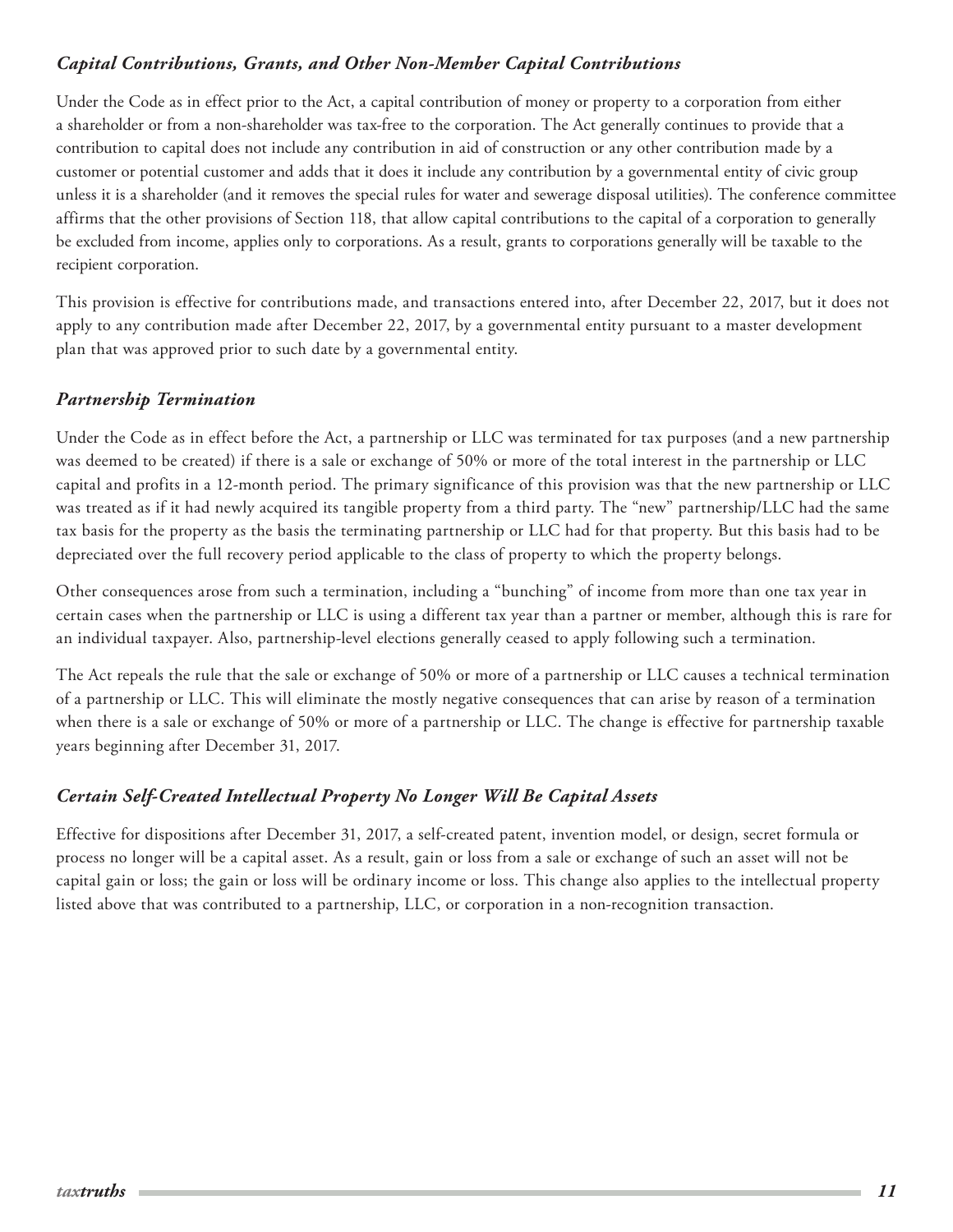# <span id="page-11-0"></span>**CORPORATE TAX AND OTHER BUSINESS PROVISIONS**

## *Reduction in Corporate Tax Rate*

Under previous law, the following rates applied to a corporation's taxable income:

| <b>Taxable Income</b> | <b>Tax Rate</b> |
|-----------------------|-----------------|
| $$0 - $50,000$        | 15%             |
| \$50,001-\$75,000     | 25%             |
| \$75,001-\$10,000,000 | 34%             |
| Over \$10,000,000     | 35%             |

The 15% and 25% rates were phased out for corporations with taxable income between \$100,000 and \$335,000. As a result, a corporation with taxable income between \$335,000 and \$10 million effectively was subject to a flat tax rate of 34%. Similarly, the 34% rate was gradually phased out for corporations with taxable income between \$15 million and \$18.3 million, such that a corporation with taxable income of \$18.3 million or more effectively is subject to a flat rate of 35%.

Personal service corporations could not use rates below 35%. A personal service corporation is a corporation in which the principal activity is the performance of personal services in the fields of health, law, engineering, architecture, accounting, actuarial science, performing arts, or consulting. Such services are substantially performed by the employee-owners.

The Act provides that a flat rate of 21% applies to the taxable income of corporations. This rate also applies to the taxable income of personal service corporations.

The 21% flat corporate rate is effective for tax years beginning after December 31, 2017.

Below are some initial observations regarding the corporate rate tax cut.

Unlike many of the individual tax changes, and the tax cut on pass-through income, this rate reduction is enacted as a permanent cut.

For years, the conventional wisdom has been that in order to avoid high double-taxation, an entity should be formed as a limited liability company or other pass-through entity. Is this a game changer? Maybe. At a minimum, the low rate certainly means that a pass-through entity is no longer a no-brainer. With the corporate tax rate being so much lower than the highest tax rate applicable to individual income, even with double taxation, the effective tax rate on corporate income is slightly lower than the highest rate on an individual's ordinary income. Compare 37% with 36.8% (21% + (79%\*20%)). Further, the effective corporate tax rate may be lower than 21% given that some expenses, such as state and local taxes, would be deductible by the corporation but not by an individual. (See discussion below.) However, factors that should be considered in the full evaluation of corporation versus pass-through entity include the following:

- Is this a situation where the lower tax on certain pass-through income could apply?
- Will the 3.8% net investment income tax apply to any dividends received by an individual shareholder? If so, the effective tax rate with double taxation will be higher.
- What are the applicable state tax rates on the corporate and individual income? If a high state tax rate is applicable, the effective tax rate with double taxation may be considerably higher. As an aside, we note that, as we have written about before, these tax changes raise important questions as to state taxation: Will states continue to follow federal tax treatment as to computation of income? Will they increase rates? Will they become more aggressive in pursuing revenues?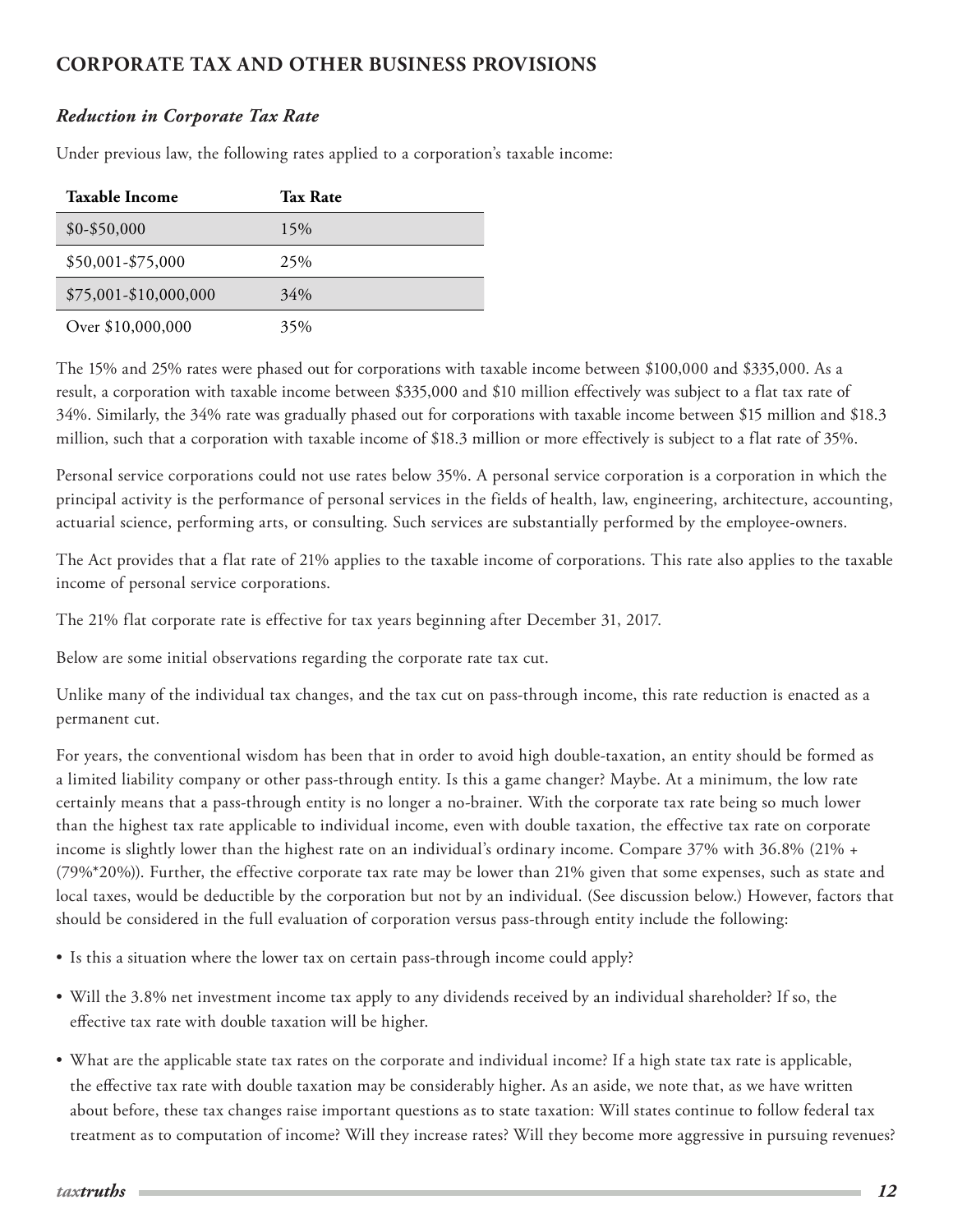- <span id="page-12-0"></span>• Is there risk that the distribution from the corporation to a shareholder would be taxed as something other than a dividend perhaps compensation? If so, since compensation would be subject to a 37% rate (higher if employment taxes are considered) rather than the 20% that qualified dividends are subject to, the effective tax rate could be much higher than 37%.
- Will the income of the business need to be withdrawn by the owners of the business in the near term? Where there is no need to take the cash out, a corporation may make sense. The longer earnings can stay in a corporation, the greater the resulting value of the deferral will be.
- If the entity is a corporation, is it possible that the stock of the corporation could qualify as qualified small business stock under Section 1202 of the Code? If so, there may be a 0% tax rate on the gain from the sale of the stock. Is it possible that no earnings need to be withdrawn until the death of the shareholders—in which case the stock would pass with a stepped up tax basis to the shareholder?
- Taxpayers and their advisers will have to start considering the accumulated earnings tax, and the personal holding company tax—both taxes designed to ensure a corporation does not retain too much cash beyond the reasonable needs of the business.

Since a tax deduction or loss when the tax rate is 35% yields a greater savings than a deduction or loss when the tax rate is 21%, the cut in the corporate rate also means that corporations will place less value going forward on such deductions or losses.

The rate differential between the corporate rate and the individual rate likely will cause many taxpayers to implement creative tax planning strategies—especially where taxpayers can afford for the corporation to be a vehicle that serves to save earnings—thus at a minimum providing deferral of the second level of tax. The bottom line is that the corporate rate is low enough that in many cases, there is less of a disincentive to try creative tax-planning strategies. If one sets aside legal and other transactional costs, it may be that even if the strategy fails, an individual would be paying tax roughly equal to the tax that would have been payable if she or he had not tried the strategy at all.

Finally, one has to consider the possibility that another Congress may increase the corporate tax rate. If the 21% tax rate is increased in the not-too-distant future, that would leave businesses housed in C corporations in somewhat of a bind. As you likely know, while it is usually tax-free to convert from an LLC or other entity taxed as a partnership to a corporation, it can be prohibitively expensive to convert from a C corporation to an entity taxed as a partnership or LLC.

# *Corporate AMT*

Effective for tax years beginning after December 31, 2017, the Act repeals the corporate AMT.

The Act continues to allow the prior year minimum tax credit to offset a corporate taxpayer's regular tax liability for any tax year. For tax years beginning after 2017 and before 2022, the prior year minimum tax credit would be refundable in an amount equal to 50% (100% for tax years beginning in 2021) of the excess of the credit for the tax year over the amount of the credit allowable for the year against regular tax liability.

# *Dividends Received Deduction*

Corporations that receive dividends from domestic corporations in which they own stock are still entitled to a dividends received deduction. However, the percentage of the deduction has been reduced.

Generally, under previous law, the amount of the deduction was equal to 70% of the dividend received. In the case of any dividend received from "20% owned" (or more) corporation, the deduction was equal to 80% of the dividends received. The term "20% owned corporation" means any corporation if 20% or more of the stock of such corporation (by vote and value) is owned by the taxpayer. For this purpose, certain preferred stock is not taken into account.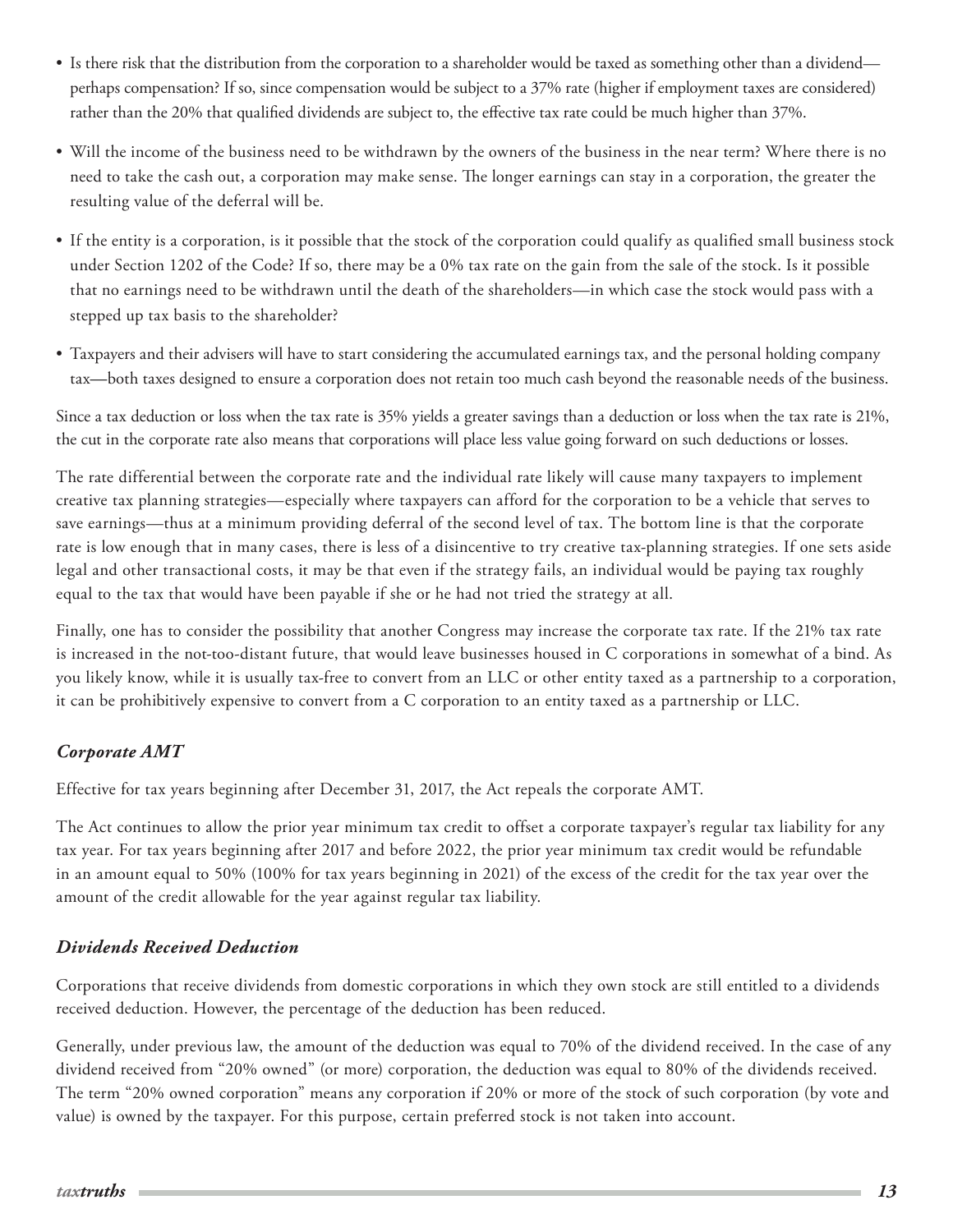<span id="page-13-0"></span>In the case of a dividend received from a corporation that is a member of the same affiliated group, a corporation is generally allowed a deduction equal to 100% of the dividend received.

The Act reduces the 80% dividends received deduction to 65% and the 70% dividends received deduction to 50%. This provision is effective for tax years beginning after December 31, 2017.

## *Changes to Rules Governing Taxable Year of Inclusion of Income*

The Act makes a number of changes relating to the timing of when an accrual basis taxpayer is required to include certain income in gross income.

By way of background, income generally is includible in the gross income of an accrual-method taxpayer when the "all events" test is met—that is, when all the events have occurred that fix the right to receive the income and the amount thereof can be determined with reasonable accuracy.

### *New Section 451(b) expands the "All Events" Test*

- The Act adds new Section 451(b) to the Code, which will provide that the "all events" test is treated as met no later than when the item is taken into account as revenue by the taxpayer in a "financial statement" (with a specified meaning). Thus, where Section 451(b) applies, the taxpayer will be required to recognize taxable income in an earlier year than under previous law.
	- <sup>o</sup> Section 451(b) provides a list of financial statements that qualify. If a taxpayer has no financial statement on the list, Section 451(b) does not apply to it. The term "applicable financial statement" means:
		- A. a financial statement which is certified as being prepared in accordance with generally accepted accounting principles and which is:
			- i. a 10-K (or successor form), or annual statement to shareholders, required to be filed by the taxpayer with the U.S. Securities and Exchange Commission (SEC),
			- ii. an audited financial statement of the taxpayer which is used for
				- I. credit purposes,
				- II. reporting to shareholders, partners, or other proprietors, or to beneficiaries, or
				- III. any other substantial nontax purposes,
			- iii. filed by the taxpayer with any other federal agency for purposes other than federal tax purposes.
		- B. a financial statement that is made on the basis of international financial reporting standards and is filed by the taxpayer with an agency of a foreign government that is equivalent to the SEC and which has reporting standards not less stringent than the standards required by such Commissioner, or
		- C. a financial statement filed by the taxpayer with any other regulatory or governmental body specified by the Treasury Secretary.
	- Section 451(b) applies to income on debt instruments that are subject to the original issue discount (OID) rules, and, thus, may require interest income to be reported earlier than would other be required under the OID rules. Future regulations hopefully will illustrate the interaction of Section 451(b) and the OID rules.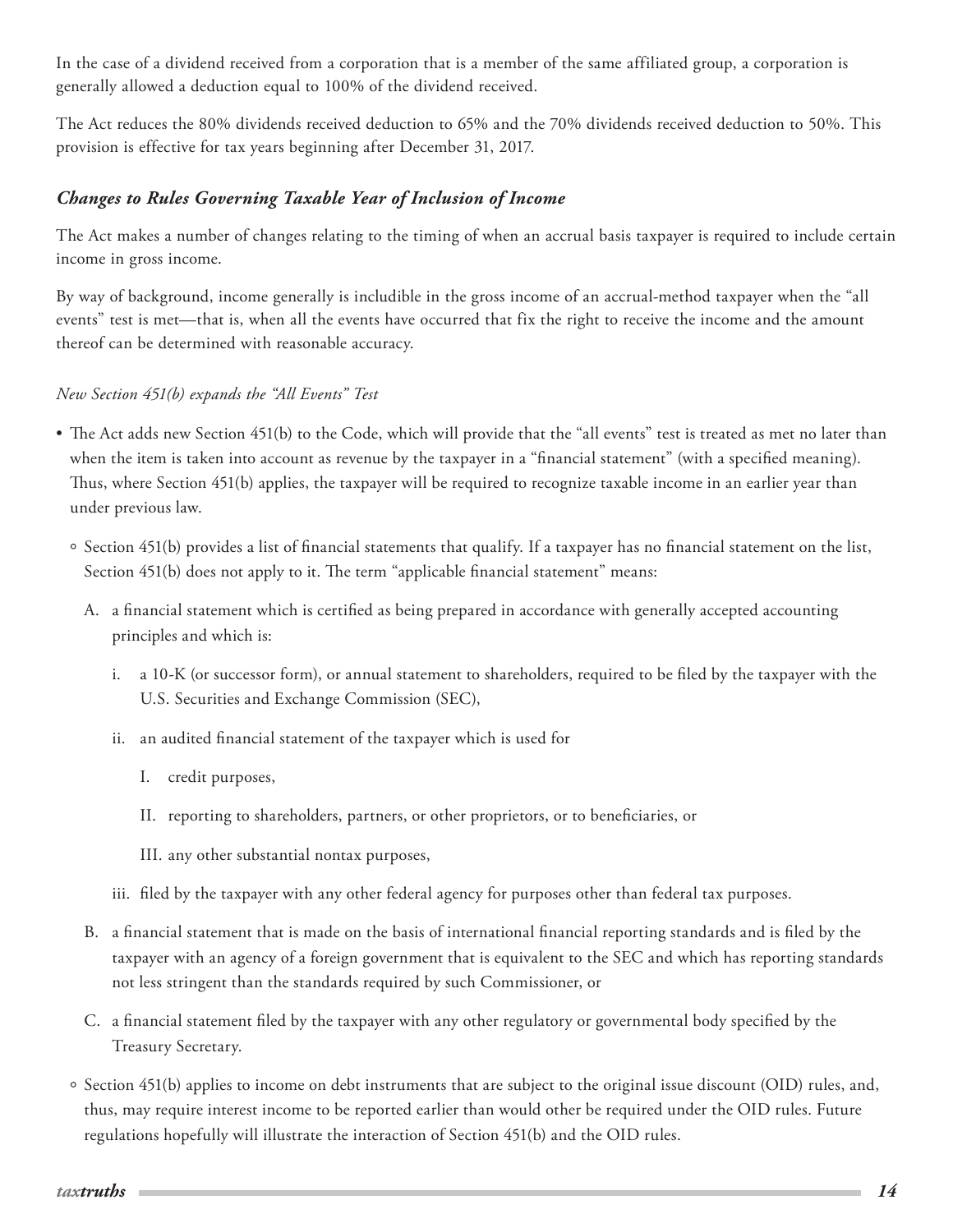- <span id="page-14-0"></span>The new rules under Section 451(b) will not apply to income realized but not recognized under non-recognition rules such as Sections 351 and 721.
- If the financial results of a taxpayer that is a member of a group of entities are reported on the applicable financial statement, then the statement will be treated as the applicable financial statement of the taxpayer.
- Excluded from the scope of Section 451(b) are items of gross income earned in connection with a mortgage servicing contract.
- New Section 451(c) codifies exception to the "all events" test for certain advance payments. Section 451(c) codifies an exception to the application of the all events test relating to certain advance payments received by accrual-method taxpayers for goods, services, and other specified items provided by the IRS under Revenue Procedure 2004-34.
	- General rule. Under new Section 451(c), an accrual-method taxpayer can elect to defer the inclusion of income associated with certain advance payments to the end of the tax year following the tax year of receipt if such income also is deferred for financial statement purposes. This provision is intended to override any deferral method provided by Treasury Regulations Section 1.451-5 for advance payments received for goods. Thus, the deferral is only for one year.
	- <sup>o</sup> "Advance payments" are those for goods, services, or such other items as may be identified by the Treasury Secretary, and they are payments, a portion of which is included in revenue by the taxpayer for a subsequent year in one of the financial statements listed in A(i) or (ii) above as described in the Section 451(b). The following payments are specifically excluded: rent, insurance premiums, payments with respect to financial instruments, payments with respect to warranty or guarantee contracts under which a third party is the primary obligor, payments subject to section 871(a), 881, 1441, or 1442, payments in property to which section 83 applies, and any other payment identified by the Treasury Secretary.
	- Election. The election is effective for the relevant taxable year and all subsequent taxable years, unless the taxpayer receives the Treasury Secretary's consent to revoke the election. If a taxpayer does not make an election under the new Section 451(c), an advance payment must be taken into account under the general rules in Section 451(b).
- Coordination with Section 481. Any change that is required by the rules described above will be treated as initiated by the taxpayer and as made with the consent of the Secretary of the Treasury. The period for taking into account any Section 481 adjustments with respect to income from a debt instrument with OID is six years.

The new rules under Section 451 are effective for taxable years beginning after December 31, 2017, except that, for debt instruments with OID, the effective date is delayed until the first taxable year beginning after December 31, 2018.

# *Modification of Net Operating Loss (NOL) Deduction*

Under the Code in effect before the Act, NOLs could be carried back by corporations for two years and carried forward for 20 years and claimed as a deduction in such tax years. However, for AMT purposes, the NOL deduction was limited to 90% of the alternative minimum taxable income.

The Act modifies the NOL deduction by:

- Limiting the deduction that may be claimed with respect to NOLs to 80% of taxable income;
- Eliminating the carryback of NOLs, except for losses incurred in the trade or business of farming; and
- Replacing the 20-year carryforward period with an indefinite carryforward period.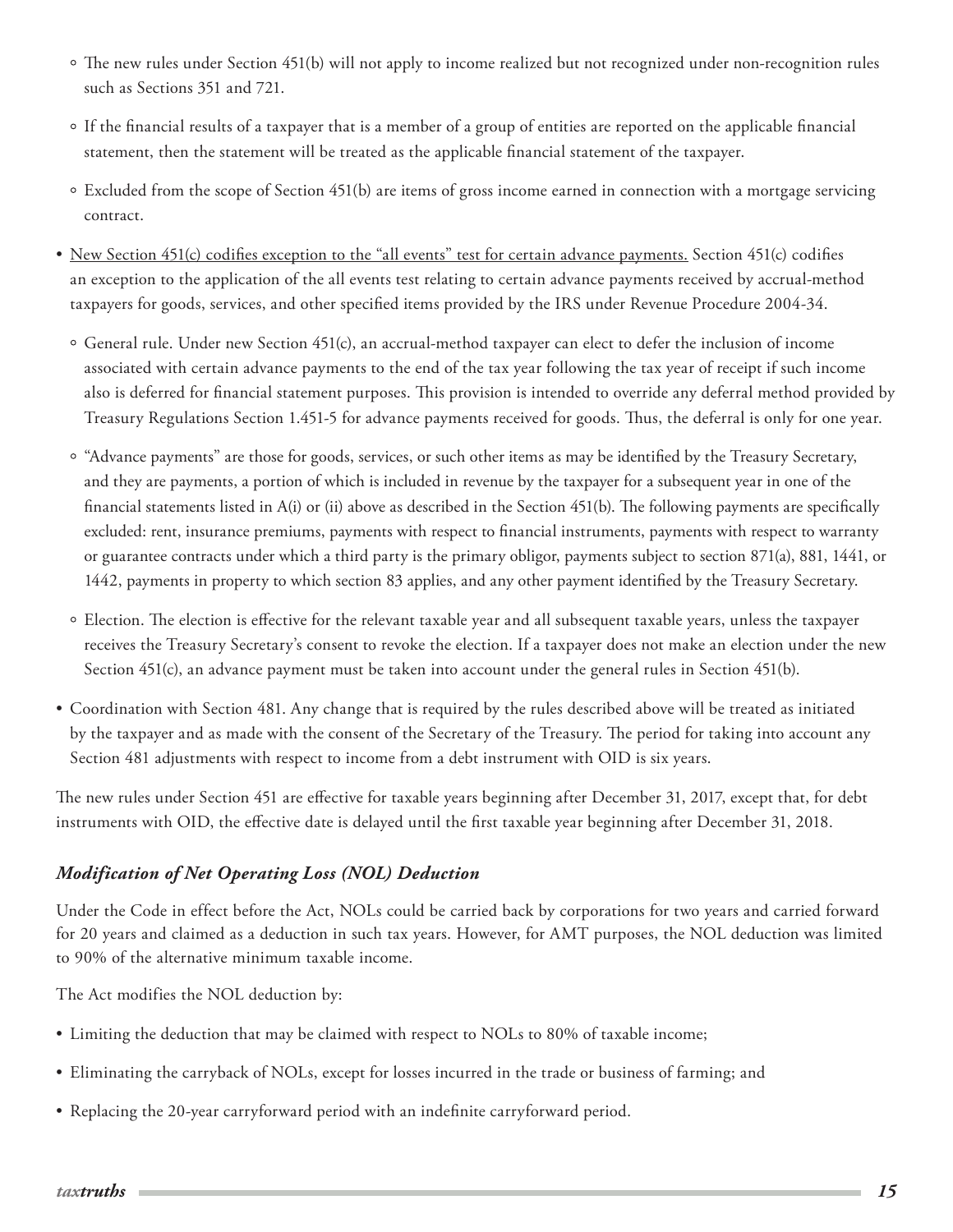<span id="page-15-0"></span>The modified NOL rules do not apply to a property and casualty insurance company.

The provision allowing indefinite carryforwards and modifying carrybacks applies to net operating losses arising in taxable years ending after December 31, 2017. The provisions limiting the NOL deduction to 80% of taxable income applies to losses arising in taxable years beginning after December 31, 2017.

### *Limitation on the Deductibility of Business Interest*

Under the Code as in effect before the Act, taxpayers engaged in a trade or business generally were allowed a deduction for interest expense when paid or accrued. The deductibility of interest expense is a key assumption underlying the use of debt financing.

Provisions of the Code in effect before the Act provided numerous limitations on the deductibility of interest expense, including the so-called earnings stripping rules of Section 163(j) relating to interest paid or accrued by a corporation to certain related parties exempt from U.S. tax (such as foreign affiliates).

The Act replaces the earnings stripping rules with a broad rule that generally limits deductions for business interest to 30% of "adjusted taxable income" for the taxable year, plus any business interest income and floor plan financing interest for such year. Any interest that is disallowed as a deduction under new Section 163(j) may be carried forward to future taxable years.

For tax years beginning after December 31, 2017 and before January 1, 2022, adjusted taxable income is calculated similarly to EBITDA, and for tax years beginning on and after January 1, 2022, adjusted taxable income would be calculated similar to EBIT (*i.e.*, without adding back deductions for depreciation, amortization, or depletion).

With respect to partnerships and S corporations, the 30% limitation is applied at the partnership or S corporation level and deductions for interest allowed under these rules are included in the partners' or shareholders' non-separately stated taxable income or loss. However, to prevent double-counting of income at the owner level, an owner of a partnership or an S corporation ignores the owner's share of the entity's tax items for purposes of applying the 30% limitation to the owner. An owner is permitted to increase the owner's adjusted taxable income by the owner's share of the excess taxable income of the partnership or S corporation (*i.e.*, the owner's share of additional interest expense the partnership or S corporation could have deducted under this 30% rule).

Special rules apply to the carryforward of disallowed interest deductions ("excess business interest") to partnerships. Excess business interest is required to be allocated to each partner in the same manner as non-separately stated taxable income or loss of the partnership. A partner is permitted to deduct its share of such excess business interest only when the partnership has excess taxable income. In addition, each partner is required to reduce its basis for the partner's partnership interest by the partner's share of excess business interest, even if the carryforward is not deductible in such year. Upon a taxable disposition of the partner's partnership interest, the partner is permitted to increase its basis for the partnership interest immediately before the disposition for any excess business interest that reduced the partner's basis for the partnership interest that was not deducted by the partner.

Taxpayers that meet the average annual gross receipts test of \$25 million or less during the three preceding years) are exempt from these rules. For purposes of determining whether the gross receipts test is satisfied, the gross receipts of related taxpayers are aggregated. Other taxpayers that would be exempt from these rules include: taxpayers engaged in the business of performing services as an employee, certain utilities, taxpayers engaged in a real property trade or business for purposes of Section 469 that elect to be excluded from these rules and taxpayers engaged in the business of farming that elect to be excluded from these rules. A taxpayer engaged in a real property trade or business that elects to be excluded from these rules is required to use the alternative depreciation system to depreciate real property used in a trade or business. A taxpayer that is engaged in the business of farming that elects to be excluded from these rules is required to use the alternative depreciation system to depreciate any property with a recovery period of 10 years or more.

These limitations on the deductibility of business interest apply to tax years beginning after December 31, 2017.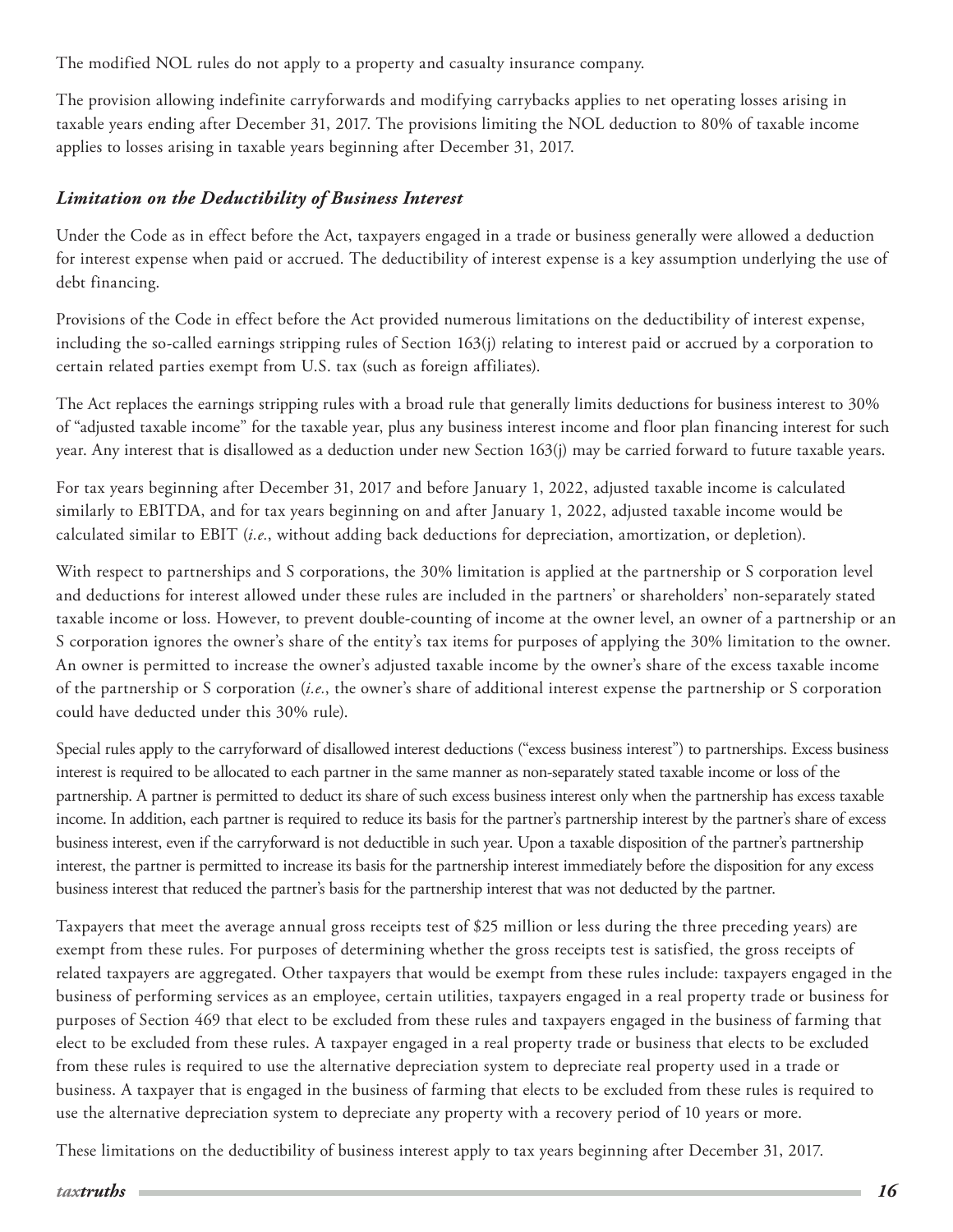# <span id="page-16-0"></span>**TAX CREDITS**

### *Modification of the RTC and Retention of Business Credits*

The New Markets Tax Credit (NMTC) and the Rehabilitation Tax Credit (RTC), including historic tax credits, have attracted significant private investment to low-income communities and historic buildings.

The Act retains the NMTC, the employer-provided child-care credit, the work opportunity tax credit, the credit for expenditures to provide access to disabled individuals and all business credits. The Act repeals the 10% RTC and retains the 20% RTC applicable to historic structures, and permits the RTC to be claimed ratably over a five-year period beginning in the tax year when the structure is placed in service. This change is effective for qualified rehabilitation expenditures (QREs) incurred after December 31, 2017; however, in the case of QREs incurred with respect to any building owned or leased by the taxpayer during the entire period after December 31, 2017, with respect to which the 24-month rehabilitation period (or the 60-month period for phased rehabilitations) begins not later than 180 days after enactment, the new rules will only apply to QREs incurred after the end of that 24-month (or 60-month) period. Finally, with respect to the credit for clinical testing expenses for certain drugs for rare diseases of conditions, the Act reduces the credit rate from 50% to 25%.

### *Retention of R&D Tax Credit and LIHTC*

The Act retains the R&D Credit and the low income housing tax credit (LIHTC) in their current form and the tax exemption for private activity bonds.

# *Energy Credits*

The Act retains the ITC and PTC in their current form.

### *BEAT – Base Erosion Anti-Abuse Tax*

The Act includes a Base Erosion and Anti-abuse Tax (BEAT)—which is discussed below under International Tax Provisions—applicable to corporate taxpayers. The BEAT is aimed at stopping some corporations from storing money off shore in order to reduce their tax liability beyond 10% of their taxable income. However, certain tax credits became entangled in this provision. To calculate the BEAT, corporate taxpayers are required to perform two calculations: (1) 10% of taxable income modified to include certain base erosion payments and (2) the regular tax liability minus tax credits (allowing 80% of the LIHTC, PTC and ITC). If the amount in (1) is larger than the amount in (2), then the taxpayer would owe tax equal to the excess. The Act incorporates a late-added amendment effective through 2025 pursuant to which the effect of the BEAT is reduced by only 80% of the LIHTC, PTC, and ITC (as indicated above).

# **EXEMPT ORGANIZATIONS**

### *Creation of Basket System for Separately Taxing UBTI of Each Trade or Business Operated*

The Act requires those exempt organizations that carry on more than one unrelated trade or business (directly or through a pass-through entity) to calculate unrelated business taxable income (UBTI) for each trade or business separately, so that deductions from each unrelated trade or business are available to offset income from only that unrelated trade or business and do not offset income from other unrelated trades or businesses.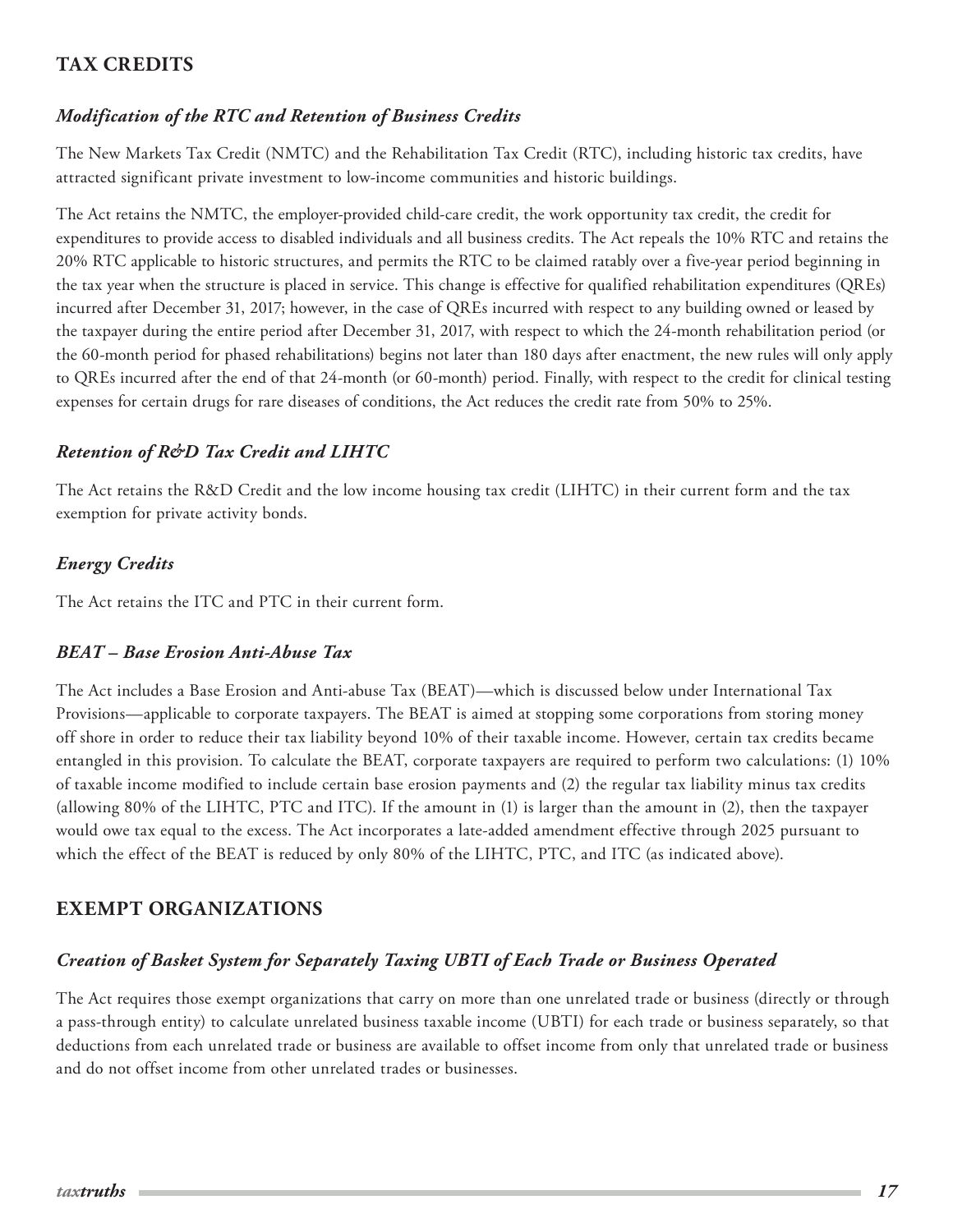## <span id="page-17-0"></span>*Excise Tax Imposed on Net Investment Income of Private Colleges and Universities*

The Act imposes a 1.4% excise tax on net investment income of certain private colleges and universities that are public charities. Under the Code as in effect before the Act, an excise tax on net investment tax applied only to private foundations. The new excise tax applies to private colleges and universities that had (1) at least 500 students during the preceding tax year, (2) more than 50% of the students of which are located in the United States, and (3) that had noncharitable use assets valued at the close of the preceding tax year of at least \$500,000 per full-time student. For purposes of the rule, the number of students is based on the daily average number of full-time students attending the institution (with part-time students taken into account on a full-time student equivalent basis). State colleges and universities are not subject to the excise tax on net investment income. The assets and net investment income of certain related organizations are treated as the assets of private colleges or universities for purposes of this tax.

### *Excise Tax on Excess Tax-Exempt Organization Executive Compensation*

The Act imposes a 21% excise tax on exempt organizations that pay compensation in excess of \$1 million or certain severance payments to any of its five highest-paid employees (including former employees) for the tax year. Compensation for this purpose includes cash and the cash value of all remuneration (including benefits) paid in any form other than cash, except for payments to a tax-qualified retirement plan and amounts excludable from the employee's gross income. For purposes of the excise tax, compensation is treated as paid when the rights to the compensation are no longer subject to a substantial risk of forfeiture. Thus, the tax can apply to the value of compensation that is vested (and any increases in such value or vested compensation) even if such vested compensation has not yet been received. The tax does not apply to compensation paid to a licensed medical professional (including a veterinarian) for the provision of medical or veterinarian services.

# *Denial of Charitable Deduction for Amounts Paid in Exchange for College Athletic Event Seating Rights*

Under the Code as in effect prior to the Act, purchases of seating rights at college athletic events were allowed as charitable deductions for up to 80% of the amount paid. The Act prohibits any charitable deduction for amounts paid to colleges in exchange for the right to purchase tickets or seating at an athletic event.

### *Repeal of Exception to Substantiation Rules for Charitable Contributions*

Under the Code as in effect prior to the Act, no charitable deduction was allowed for any contribution of \$250 or more unless the donor receives a contemporaneous written acknowledgement of the contribution from the donee charity. However, this requirement was waived if the donee reported the contribution in its return in accordance with Treasury Regulations (which have been proposed but not adopted). The Act eliminates the availability of this exception to the substantiation requirement.

### *UBTI Increased by Amount of Certain Fringe Benefits for Which Deduction Is Disallowed*

The Act increases UBTI by amounts paid or incurred by an exempt organization for certain transportation (parking) fringe benefits that are not tax deductible by the recipients of such fringe benefits.

### *Provisions Not Included in the Act*

The House and/or Senate bills contained several provisions that would have affected exempt organizations but those provisions are not contained in the Act.

#### *Clarification of Application of UBIT*

Government sponsored entities will not be subject to UBIT.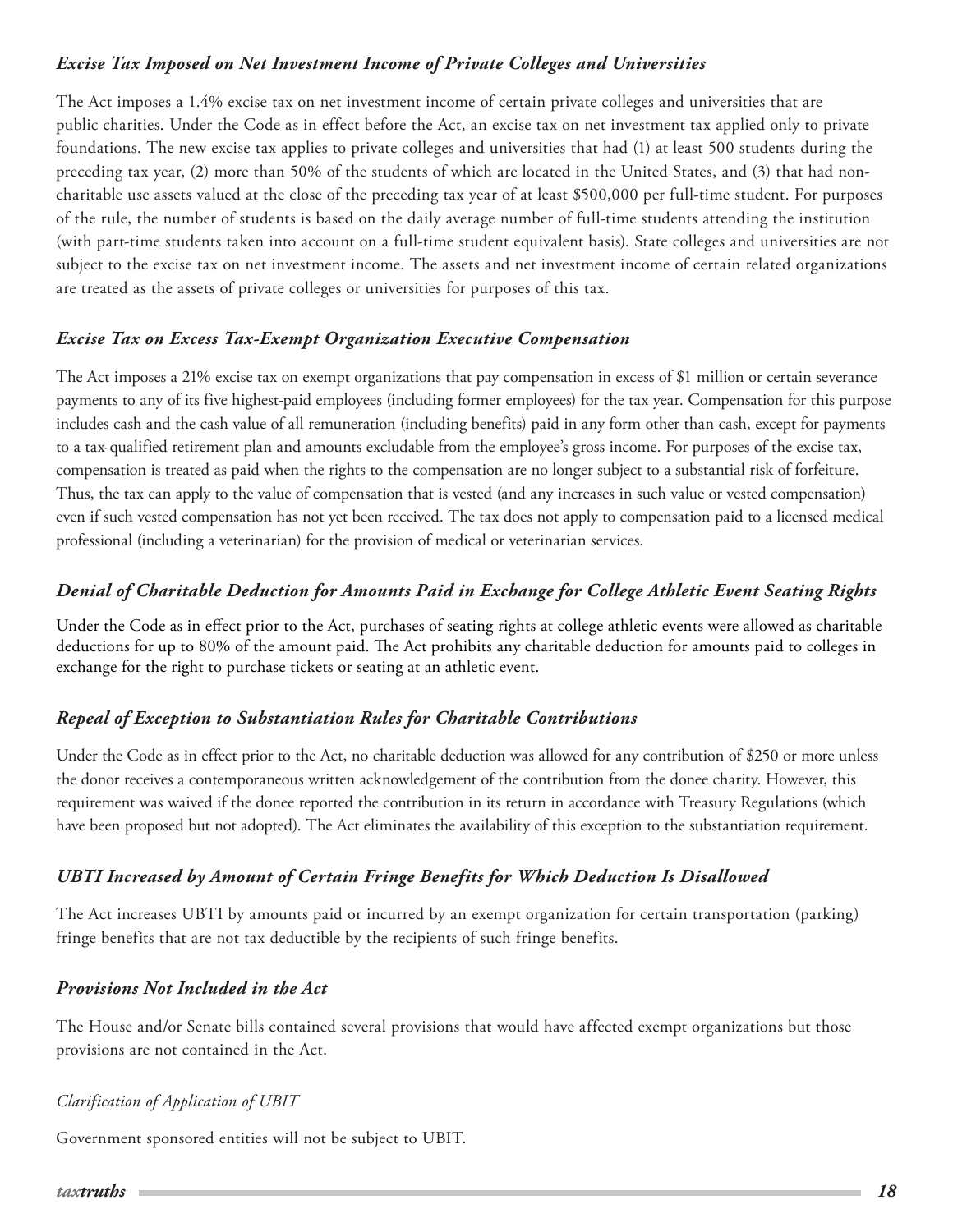#### *Limitation on Exclusion of Certain Research Income from UBIT*

Under the Code as in effect before the Act, organizations that carry on fundamental research, the results of which are freely available to the general public, may exclude all of the organization's research income from unrelated business income tax (UBIT). The Act does not change this.

#### *Simplification of Investment Income Tax Rate*

Under the Code as in effect before the Act, excise tax on net investment income applicable to private foundations is 2%, but it may be reduced to 1% under certain circumstances. The Act does not change this.

#### *Limitation on Private Operating Foundation Status for Certain Art Museums*

The Act does not impact the ability of organizations that operate art museums as a substantial activity to qualify as a private operating foundation.

#### *Expansion of Business Interests That Would No Longer Constitute Excess Business Holdings*

Under the Code as in effect before the Act, private foundations generally may not own more than a 20% voting interest in a for-profit business. The Act does not change this.

#### *Exempt Organizations Allowed to Make Certain Political Statements*

Under the Code as in effect before the Act, organizations exempt under Code Section 501(c)(3) are prohibited from participating in, or intervening in, any political campaign on behalf of or in opposition to any candidate for public office. The Act does not change this.

#### *New Excise Tax on Exempt Organizations Involved in Excess Benefit Transactions*

Under the Code as in effect before the Act, if an exempt organization provides certain economic benefits to a disqualified person (a DQP), the DQP and the organization's management are subject to excise taxes on the amount of any "excess benefit." The Act does not change this.

#### *Repeal of Tax Exemption for Professional Sports Leagues*

Under the Code as in effect before the Act, professional sports leagues may qualify for tax-exempt status under Section 501(a). The Act does not change this.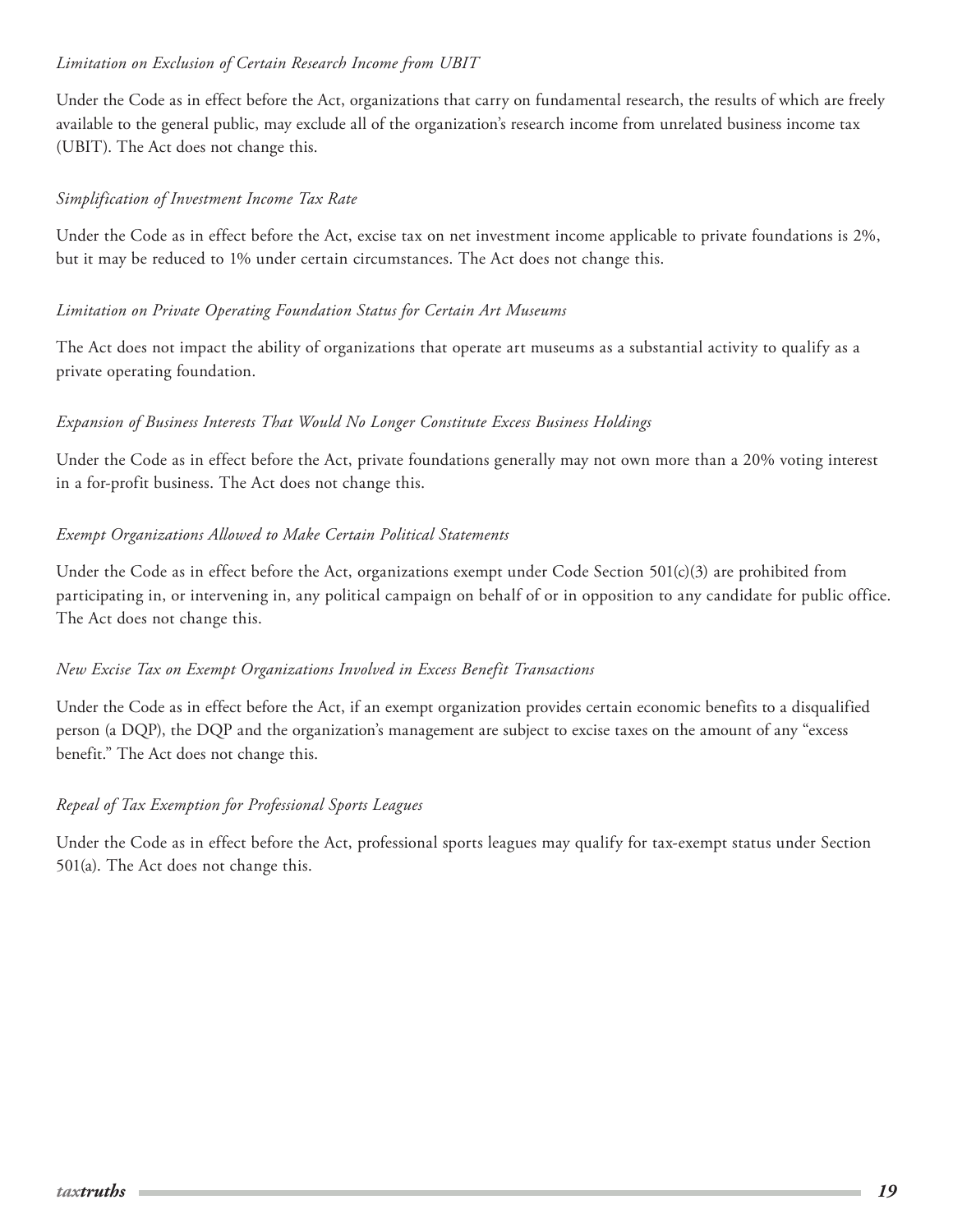# <span id="page-19-0"></span>**INTERNATIONAL TAX PROVISIONS**

## *Establishment of a Participation System of Taxation*

The United States taxes its citizens,<sup>1</sup> resident alien individuals, and business entities that are organized in the United States on their worldwide income. Although other countries impose taxes on worldwide income based on the concept of "residence," they generally determine the residence of entities from factors such as situs, management, and control of the businesses.

The United States taxes non-resident alien individuals and business entities organized in foreign jurisdictions only on their U.S. source income and generally only on a gross basis. Because business entities organized in non-U.S. jurisdictions do not pay tax on their non-U.S. source income while business entities organized in the United States do, the current U.S. system of taxation has encouraged U.S.-controlled businesses to conduct their foreign operations through non-U.S. entities. In that way, U.S. taxation of offshore earnings generally has been deferred indefinitely.

Because all non-U.S. entities are classified as "corporations" for U.S. tax purposes in default of elections to be treated as pass-through entities, the opportunities to employ this deferral strategy have few limitations. Specifically, since 1962, some types of offshore income (primarily passive forms of investment income) have not been eligible for deferral by U.S.-controlled foreign corporations (CFC) under the subpart F provisions of the Code. In situations where subpart F is applicable, 10% U.S. shareholders of a CFC have been required to include in their taxable income certain types of income earned by the foreign corporation, regardless of whether such amounts have yet been remitted as dividends. Since 1986, similar anti-deferral provisions have existed for certain non-U.S.-controlled foreign corporations (so-called "passive foreign investment companies" or PFICs).

The Act does not abandon the fundamental principles of the U.S. system—worldwide taxation based on citizenship, residence, and entity place of organization. However, the Act supplements these principles with a "participation exemption system" for foreign income earned by domestic corporations, similar to that employed by other countries with worldwide systems of corporate taxation. Briefly, the Act allows a 100% deduction for the "foreign-source portion" of dividends received by a 10%2 U.S. corporate shareholder from a CFC or from a non-CFC with active business operations (that is, excluding any PFIC that is not a CFC). Both direct and indirect ownership of the foreign corporation through a foreign partnership are taken into account when determining whether the 10% ownership threshold is satisfied by the domestic corporation.

The term "dividend" is broadly defined for purposes of the new dividends received deduction to include generally all amounts received as "dividends" under the Code. Specifically, amounts of recognized long-term capital gain from the sale of stock of foreign corporations that are recharacterized as dividends by reason of Section 1248 or Section 964(e) are treated as dividends eligible for the 100% deduction. However, although both the House and Senate Bills would similarly have eliminated from domestic corporate income subpart F inclusions for repatriated investment in U.S. property, the Act leaves the current Section 956 provisions in place. Thus, a tax distinction is drawn that depends on the form that is used to repatriate investment. Cash that is repatriated and invested in the U.S. by a domestic corporation will receive the deduction, while cash that is used by a CFC of a domestic corporation to invest in U.S. property will be fully taxable to the domestic corporate shareholders as if it had been repatriated.

Also notably, the new participation exemption system does not extend to foreign businesses operated by branches of U.S. entities. As under the Code as in effect prior to the Act, foreign branches as nominal U.S. tax residents were subject to current U.S. taxation on the income that they earn and obtain relief from double taxation only through the allowance of

<sup>1</sup> Currently, the United States and Eritrea are the only two countries in the world that tax citizens on their worldwide income.

<sup>2</sup> Because of a concurrent change to subpart F, 10% ownership of a CFC will now be determined by vote or value of the shares a domestic corporation holds of a foreign corporation.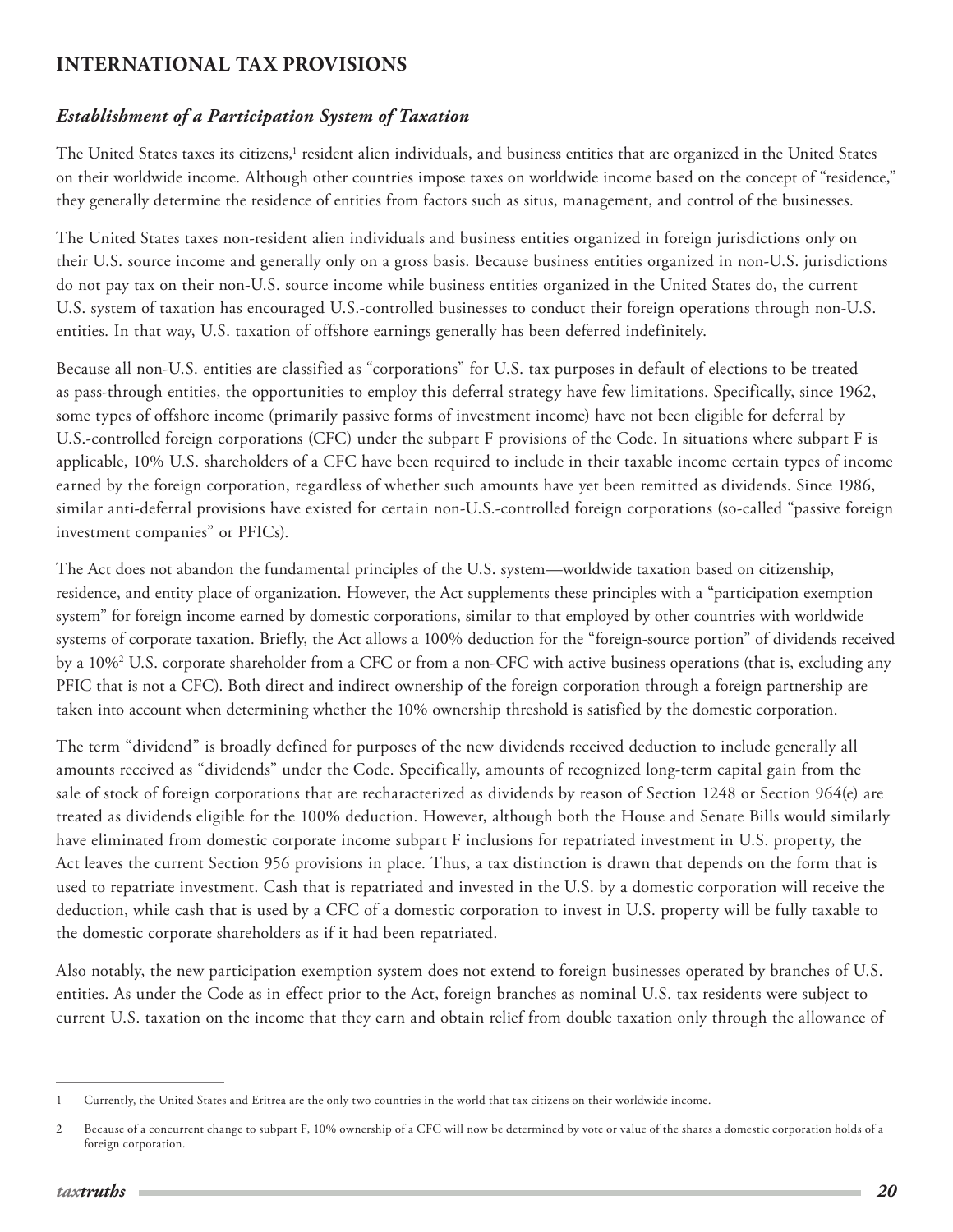<span id="page-20-0"></span>foreign tax credits. However, under the Act, certain foreign branches will obtain tax relief from the new foreign-derived intangible income (FDII) deduction that is discussed below.

The "foreign-source portion" of dividends received is determined by the ratio of the foreign corporation's "undistributed foreign earnings" to all of its undistributed earnings. "Undistributed foreign earnings" is defined as all of the foreign corporation's undistributed earnings other than (1) its post-1986 earnings attributable to income that is effectively connected to the conduct of a trade or business in the United States and (2) its post-1986 earnings attributable to dividends received from domestic corporations. However, 10% corporate shareholders will generally be allowed dividends received deductions ranging from 50% to 100% under the Act for dividends paid by foreign corporations from these two excluded sources (Section 245 of the Code). Likewise, although the new dividends received deduction does not apply to distributions made by a CFC out of previously taxed subpart F income, such distributions already are currently excluded from the income of a domestic corporation (Section 959 of the Code).

The Act contains a special holding period rule to limit the use of dividend capture strategies, analogous to the one that applied to the dividends received deduction allowable under the Code as in effect before the Act (Section 246 of the Code). Specifically, the requisite holding period will be at least 366 days during the 731-day period beginning on the date that is 365 days before the ex-dividend date. In addition, the foreign corporation must maintain its status as a CFC or as a non-CFC that is not a PFIC and the dividend recipient must maintain its status as a 10% corporate shareholder throughout the requisite holding period. Anti-abuse provisions are included to prevent diminution of the payee's risk during the required holding period.

Under the Act, the portion of the stock-generating dividends eligible for the new 100% dividends received deduction will not be taken into account in allocating and apportioning deductible expense between foreign and U.S. source income.

The Act disallows dividends received deduction for any "hybrid dividend," which is defined to mean a dividend for which the foreign corporation received a deduction or other tax benefit. Furthermore, where any CFC with a domestic corporate 10% shareholder receives a hybrid dividend from another CFC with respect to which the same domestic corporation also is a 10% shareholder, the dividend is treated as subpart F income and is included in the domestic corporation's subpart F income, regardless of whether it is remitted to the United States.<sup>3</sup>

A toll charge that is exacted by the Act for use of the new participation system is the loss of credits for foreign taxes associated with the dividends received by the domestic corporation. These lost credits include both direct credits for withholding taxes paid to the source country of the dividend and indirect credits for corporate income taxes previously paid to foreign countries on the remitted earnings. In addition, dividends receiving the new 100% deduction are not treated as foreign-source income in calculating the foreign tax credit limitation applicable to the foreign tax credits that remain allowable to the domestic corporation from other sources. The Act also will create a separate foreign tax credit limitation basket for foreign branch income in determining the credits that remain allowable.

Under the Act, the new dividends received deduction and related provisions apply to distributions made after December 31, 2017. The new foreign tax credit limitations is effective for taxable years beginning after December 31, 2017.

# *Anti-Artificial Loss Provision – Expanded Basis Reduction*

Under the Code as in effect before the Act (Section 1059 of the Code), the basis of stock held by corporate shareholders was reduced by the portion of any extraordinary dividend received for which the shareholder has received a dividends received deduction. The Act requires a similar basis reduction by any amount for which a dividends received deduction was allowed by a domestic corporation under the new participation exemption system. Unlike Section 1059, the new basis reduction is required regardless of whether the foreign-source dividend is an extraordinary dividend and applies only to

<sup>3</sup> It should be noted that an actual dividend that is paid by a non-CFC to a CFC is to be treated similarly to subpart F income under the Code.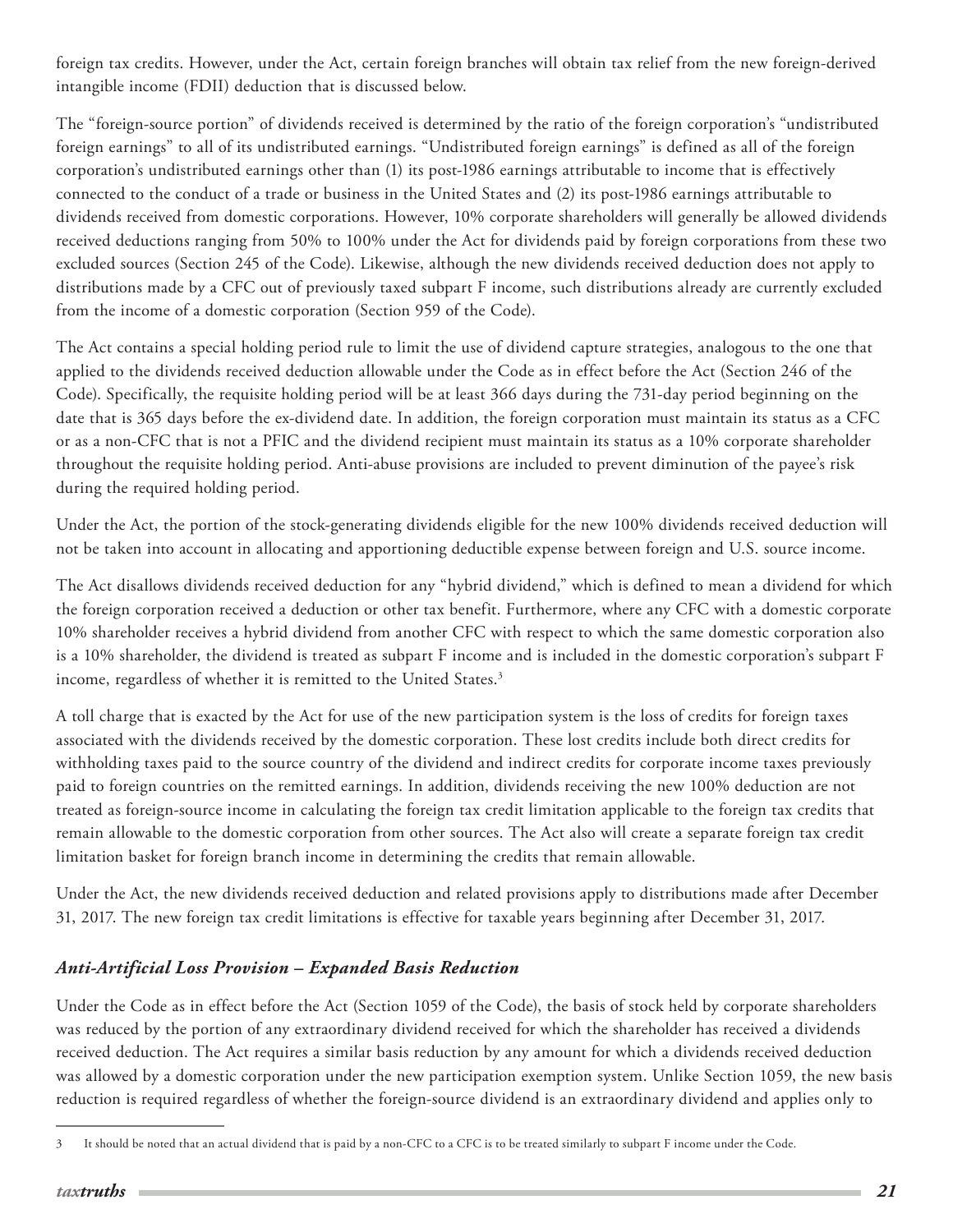<span id="page-21-0"></span>the extent that a loss would otherwise be recognized. However, the new provision can apply in conjunction with Section 1059 in situations where a dividends received deduction is allowable under the Code as in effect before the Act for the U.S. portion of a dividend paid by a foreign corporation (Section 245). In that circumstance, the basis reduction under Section 1059 is made first, prior to any adjustment under the Act's provision.

The basis reduction is effective for distributions made after December 31, 2017.

# *Expanded Recapture of Foreign Branch Losses*

Under the Code as in effect before the Act, a domestic corporation that conducts its foreign operations directly through a foreign branch recaptures those losses if it transferred substantially all of the branch assets to a foreign corporation in a transaction that otherwise would qualify for non-recognition of gain or loss (Section 367(a)(3)(C) of the Code). The Act broadens the existing recapture provision to include all such transfers to a CFC with respect to which the transferor would be a 10% shareholder after the foreign branch asset transfer was made, regardless of whether the transfer would otherwise qualify for non-recognition.

In addition, the recapture income generated under the expanded provision is treated as U.S.-source income.

The expanded foreign branch recapture provision is effective for transfers made after December 31, 2017.

# *Repeal of Active Trade or Business Exception*

Outbound acquisitions of the assets of U.S. trades or businesses through the liquidation of 80% subsidiaries, Section 351 transactions (e.g., incorporations), or through Type A (merger) or Type C (asset transfer) reorganizations have relied upon an "active trade or business" exception to Section 367 in achieving tax-free treatment.

The Act will repeal the active trade or business exception and will assure that a toll charge is generally imposed on most outbound transfers of business assets from the United States. The new provision applies to transfers after December 31, 2017.

# *Modification of Deemed Paid Foreign Tax Credit*

As noted above, repeal of the indirect deemed paid credit attached to dividends paid by a CFC to a domestic corporation is part of the toll charge that will be paid for enactment of the Act. However, the complementary deemed paid credit allowed under the Code as in effect before the Act for subpart F income inclusions is retained to the extent it can be traced to foreign taxes imposed on a tax base that includes the subpart F income inclusion item. Likewise, the pre-Act gross-up provision (Code Section 78) that adds back the deemed paid foreign taxes to the amount of the subpart F inclusion is retained, while the complementary gross-up provision required for actual CFC dividends that carry deemed paid credits is repealed.

These provisions are effective for taxable years of foreign corporations beginning after December 31, 2017, and for taxable years of domestic corporate shareholders in which, or with which, such foreign corporate taxable years end.

# *Change in Sourcing Rule for Inventory*

Under the Code as in effect before the Act, gain from the sale of inventory produced within the United States and sold outside the United States or from the sale of inventory produced without the United States and sold within the United States could be allocated and apportioned between U.S.-source and foreign-source income using one of three methods elected by the taxpayer. The Act will source income from the sale of inventory solely according to the place of the inventory's production and without regard to the place of title passage.

The new sourcing rule applies to taxable years beginning after December 31, 2017.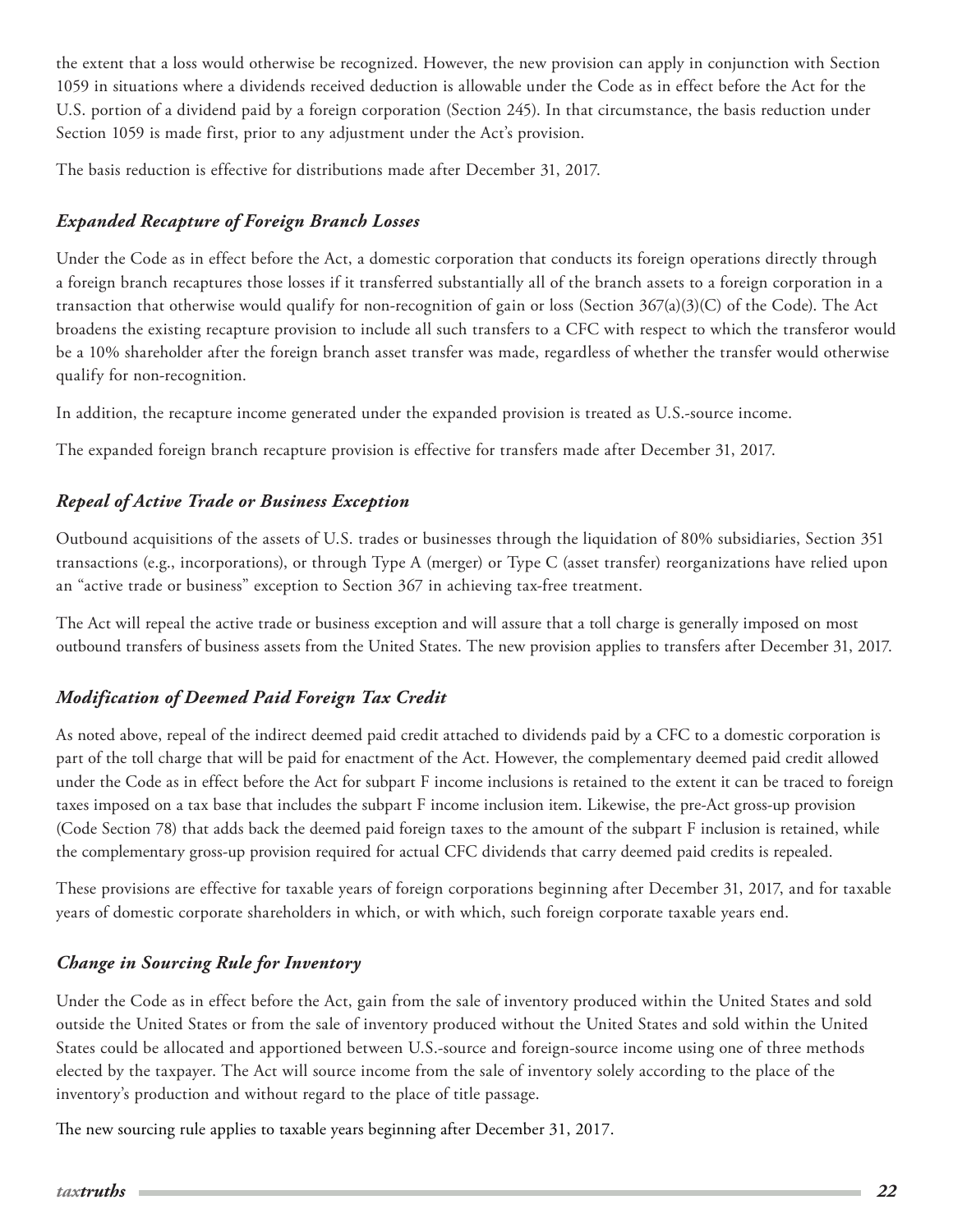## <span id="page-22-0"></span>*Expansion of Subpart F for 2017 Taxable Years – One-Time Repatriation*

The primary toll charge for the transition to the participation exemption regime is the imposition of one-time repatriation taxes on the 10% U.S. shareholders of "specified foreign corporations." Specified foreign corporations include CFCs and other foreign corporations in which one or more domestic corporations is a 10% shareholder (taking into account actual and constructive ownership). 10% shareholders of PFICs that are not CFCs are not subject to this toll charge because their anti-deferral system remains in place. However, all U.S. persons that hold stock representing 10% or more of the voting power<sup>4</sup> of the specified foreign corporation are subject to this toll charge, not merely domestic corporations that will receive the benefit of the new dividends received deduction under the participation exemption system.

Each 10% shareholder of a specified foreign corporation is required to include in its subpart F income for its last taxable year beginning before January 1, 2018 its pro rata share of the greater of its accumulated post-1986 earnings and profits determined as of November 2, 2017,<sup>5</sup> and its accumulated post-1986 earnings and profits determined as of December 31, 2017. Earnings and profits effectively connected to the conduct of a trade or business within the United States or attributable to previously taxed subpart F income are excluded from the repatriation inclusion because they already have been subject to U.S. tax. Only earnings and profits accumulated in post-1986 taxable years in which the corporation was a specified foreign corporation are taken into account. However, the amount of such post-1986 accumulated earnings and profits to be taken into account by any 10% shareholder will not be limited to earnings and profits accumulated in taxable years in which such person was a 10% shareholder of the specified foreign corporation.

Dividends paid in the measurement taxable year will not be allowed to reduce accumulated earnings and profits unless they have been paid to another specified foreign corporation.

Accumulated earnings and profits are reduced by accumulated deficits existing in specified foreign corporations owned by the same 10% shareholder as of the November 2, 2017, and December 31, 2017, determination dates. The earnings and profits deficits are allocated among the profitable corporations based upon their relative contributions to the total deferred foreign income of the shareholder. Intragroup netting of deficits that remain unused after the application of the general earnings reduction rule with the remaining earnings of specified foreign corporations within the same affiliated group also is permitted. The IRS is authorized to issue U.S. Department of the Treasury regulations to limit reduction of the amount of accumulated earnings and profits through the use of retroactive check-the-box elections and other repatriation tax-avoidance strategies.

Once the amount of accumulated post-1986 deferred foreign income inclusion is determined for a domestic corporate shareholder, a notional 15.5% tax is imposed on the portion of the subpart F income inclusion that represents the "aggregate cash position" of the shareholder with respect to each specified foreign corporation, and a notional tax of 8% is imposed on the remainder of the income inclusion.<sup>6</sup> The deductions<sup>7</sup> allowed to any 10% domestic corporate shareholder to achieve its applicable notional repatriation tax rates will be recaptured and taxed at a 35% rate if the domestic shareholder becomes an expatriated entity (other than one that is still treated as a domestic corporation) within 10 years of the date of enactment. Other deductions, including the net operating loss carryover deduction, may be allowable after the special inclusion deductions are taken. The Act permits 10% shareholders to elect to forego the use of the net operating loss deduction for the repatriation taxable year.

<sup>4</sup> As indicated in footnote 2, the Act prospectively changes the definitional test of 10% shareholder status to one of vote or value of shares held. However, this change takes effect after the repatriation taxable year, so the (solely) voting power test of the Code as in effect before the Act applies for purposes of the repatriation tax.

<sup>5</sup> November 2, 2017, was the date of introduction of the proposed tax legislation in the House.

<sup>6</sup> Technically, the Act accomplishes this result in a highly complex manner by allowing the 10% shareholder to deduct amounts sufficient to produce the specified percentages of tax on the amount of each inclusion (as determined before the deduction). The highest rate of corporate income tax for the repatriation taxable year is assumed in sizing the deduction, even in the case of non-corporate 10% shareholders. As explained in the text, however, further deductions may be taken before the ultimate shareholder tax liability is determined for the repatriation taxable year.

<sup>7</sup> That is, the deductions referenced in footnote 6 that achieve the repatriation tax rate.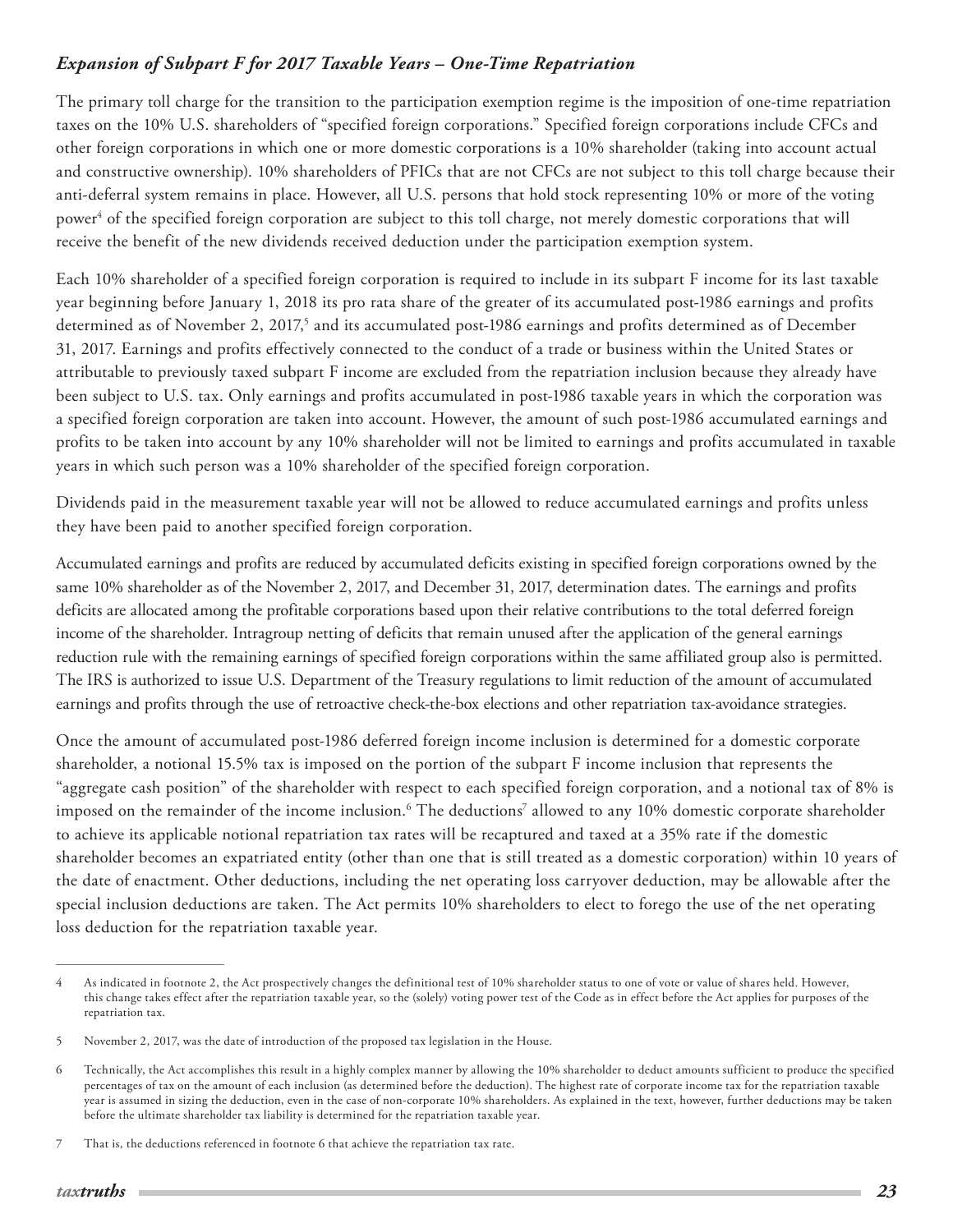The aggregate cash position represents the greater of the shareholder's indirect, prorated ownership of cash and cash equivalents of the specified foreign corporations on (1) the last day of the taxable year of the specified foreign corporation beginning before January 1, 2018, and (2) the average of such amounts as of the close of the specified foreign corporation's last two taxable years ended before November 2, 2017. The Act takes into account the cash position of non-corporate foreign entities that would be specified foreign corporations if classified as corporations in determining the appropriate amount of repatriation tax. Reductions to the shareholder's aggregate cash position are made to eliminate doublecounting. The excess of the subpart F income inclusion over the aggregate cash position presumably represents the illiquid assets held by each specified foreign corporation, although the amount is defined only as a residual category.

The deemed paid foreign tax credits that otherwise would be allowable for the subpart F inclusion under Code Section 960 are reduced under the Act by 55.7% to the extent they are attributable to the aggregate cash position portion and by 77.1% to the extent attributable to the remainder of the inclusion.

Under the Act, a 10% shareholder may elect to pay the net tax liability resulting from the deemed repatriation inclusion over eight years in non-interest bearing installments.<sup>8</sup> A failure to pay an installment timely, a corporate liquidation or bankruptcy, a sale of substantially all the corporate assets, a cessation of business, or the occurrence of any similar event will accelerate the remaining payments due.

A special rule applies for shareholders of S corporations that have subpart F income inclusions by reason of the repatriation provision. An S corporation shareholder may elect, on or prior to the due date of the shareholder's return for the taxable year that reports the S corporation's subpart F repatriated income inclusion, to defer his or her portion of the net tax liability resulting from the repatriation until a triggering event occurs. If a shareholder makes the tax-deferral election, the S corporation will become jointly and severally liable for its eventual payment. Triggering events include (1) a loss of S corporation status; (2) a corporate liquidation, bankruptcy, sale of substantially all the corporate assets, or a similar event and, (3) a complete or partial transfer $^{\circ}$  of the S corporation shares unless the transferee agrees to assume the transferor's deferred net tax liability. In the case of a type (1) or type (3) triggering event (but not—except with the consent of the IRS—an event falling within type (2)), the shareholder may elect to pay the triggered liability in eight installments (in percentages corresponding to those prescribed under the general installment payment election) beginning with the due date of the tax return.

The Act provides disparate treatment for the regulated corporations that are governed by subchapter M of the Code. REITs that are 10% shareholders will exclude the repatriated amount from gross income in determining whether they satisfy the REIT qualification tests. REITs may also elect spread their repatriated income inclusions over eight years in the same percentages that apply to the election to defer tax<sup>10</sup> in order to facilitate satisfaction of the annual income distribution requirement that is applicable to REITs. No similar provision permits mutual funds (RICs) that are 10% shareholders to exclude the repatriated amount from gross income for purposes of their similar statutory qualification tests or to elect to spread the repatriation inclusions for purposes of their distribution requirements.

The Act extends the statute of limitations on assessment to six years from the filing of the tax return for the taxable year in which the repatriation income was to be reported.

The repatriation tax is effective for the last taxable year of a foreign corporation that begins before January 1, 2018, and for the taxable years of 10% shareholders with which—or within which—such taxable year ends.

<sup>8</sup> Specifically, the installments are 8% for each of the first five years, 15% for the sixth year, 20% for the seventh year, and 25% for the eighth year.

<sup>9</sup> In the case of a partial transfer, deferral will end only with respect to the portion of the tax liability allocable to the shares transferred.

<sup>10</sup> See footnote 8.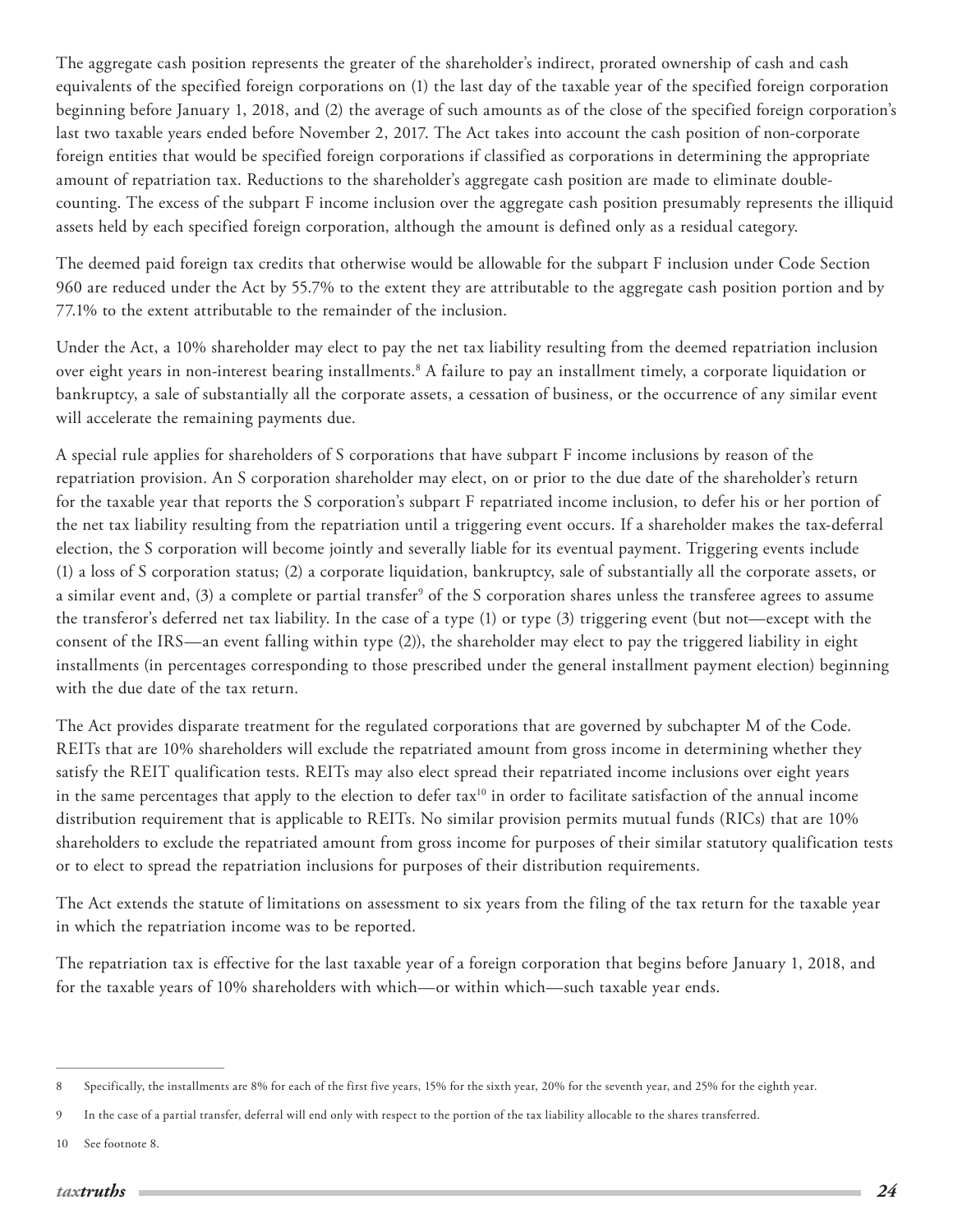# <span id="page-24-0"></span>*Certain Other Modifications of Subpart F Rules*

The Act modifies certain other rules relating to the subpart F provisions:

- The Act repeals Section 955 of the Code. As a result, a U.S. shareholder in a CFC that invested its previously excluded subpart F income in qualified foreign base company shipping operations is no longer required to include in income a pro rata share of the previously excluded subpart F income when the CFC decreases such investments. This provision is effective for taxable years of foreign corporations beginning after December 31, 2017, and for taxable years of U.S. shareholders in which or with which such taxable years of foreign corporations end.
- The Act eliminates foreign base company oil-related income as a category of subpart F income under Section 954. This provision is effective for taxable years of foreign corporations beginning after December 31, 2017, and for taxable years of U.S. shareholders in which or with which such taxable years of foreign corporations end.
- The Act eliminates the 30-day rule in Section 951(a)(1). Under previous law, a foreign corporation was required to otherwise be a CFC for an uninterrupted period of 30 days or more before it was classified as a CFC for federal income tax purposes. This provision is effective for taxable years of foreign corporations beginning after December 31, 2017, and for taxable years of U.S. shareholders with or within which such taxable years of foreign corporations end.
- The Act amends the ownership attribution rules of Section 958(b) so that certain stock of a foreign corporation owned by a foreign person is attributed to a related U.S. person for purposes of determining whether the related U.S. person is a U.S. shareholder of the foreign corporation and, therefore, whether the foreign corporation is a CFC. In other words, the provision provides "downward attribution" from a foreign person to a related U.S. person in circumstances in which previous law did not so provide. The pro rata share of a CFC's subpart income that a U.S. shareholder is required to include in gross income, however, continues to be determined based on direct or indirect ownership of the CFC without application of the new downward attribution rule. The conference report states that the conferees intend to render ineffective certain transactions that are used as a means of avoiding the subpart F provisions. One such transaction that is provided as an example involves effectuating "de-control" of a foreign subsidiary, by taking advantage of the section 958(b)(4) rule that effectively turns off the constructive stock ownership rules of  $318(a)(3)$  when to do otherwise would result in a U.S. person being treated as owning stock owned by a foreign person. Such a transaction, it is stated, converts former CFCs to non-CFCs despite continuous ownership by U.S. shareholders. The provision is effective for the last taxable year of foreign corporations beginning before January 1, 2018 and each subsequent year of such foreign corporations and for the taxable years of U.S. shareholders in which or with which such taxable years of foreign corporations end.

# *Current Year Inclusion of Global Intangible Low-Taxed Income*

The Act requires 10% shareholders of CFCs to include in income currently "global intangible low-taxed income" (GILTI) with respect to such CFCs in a manner similar to Subpart F income. However, as discussed below, the Act provides for a deduction for U.S. C corporations for 50% of GILTI inclusions (37.5% for tax years beginning after December 31, 2025) that reduces the effective rate of tax with respect to such GILTI inclusions.

GILTI means the 10% shareholder's share of certain "net CFC tested income" in excess of 10% of the aggregate tax basis of depreciable tangible property held by a CFC. Tested income for purposes of these rules generally is defined as gross income, excluding effectively connected income, subpart F income, active financing and insurance income excluded from subpart F, certain related party payments, and certain other items, less deductions properly allocable to such income.

GILTI included in income generally is to be treated in the same manner as subpart F income for purposes of other provisions of the Code, including Sections 959, 960, 961, 962, and 1248. However, deemed paid foreign tax credits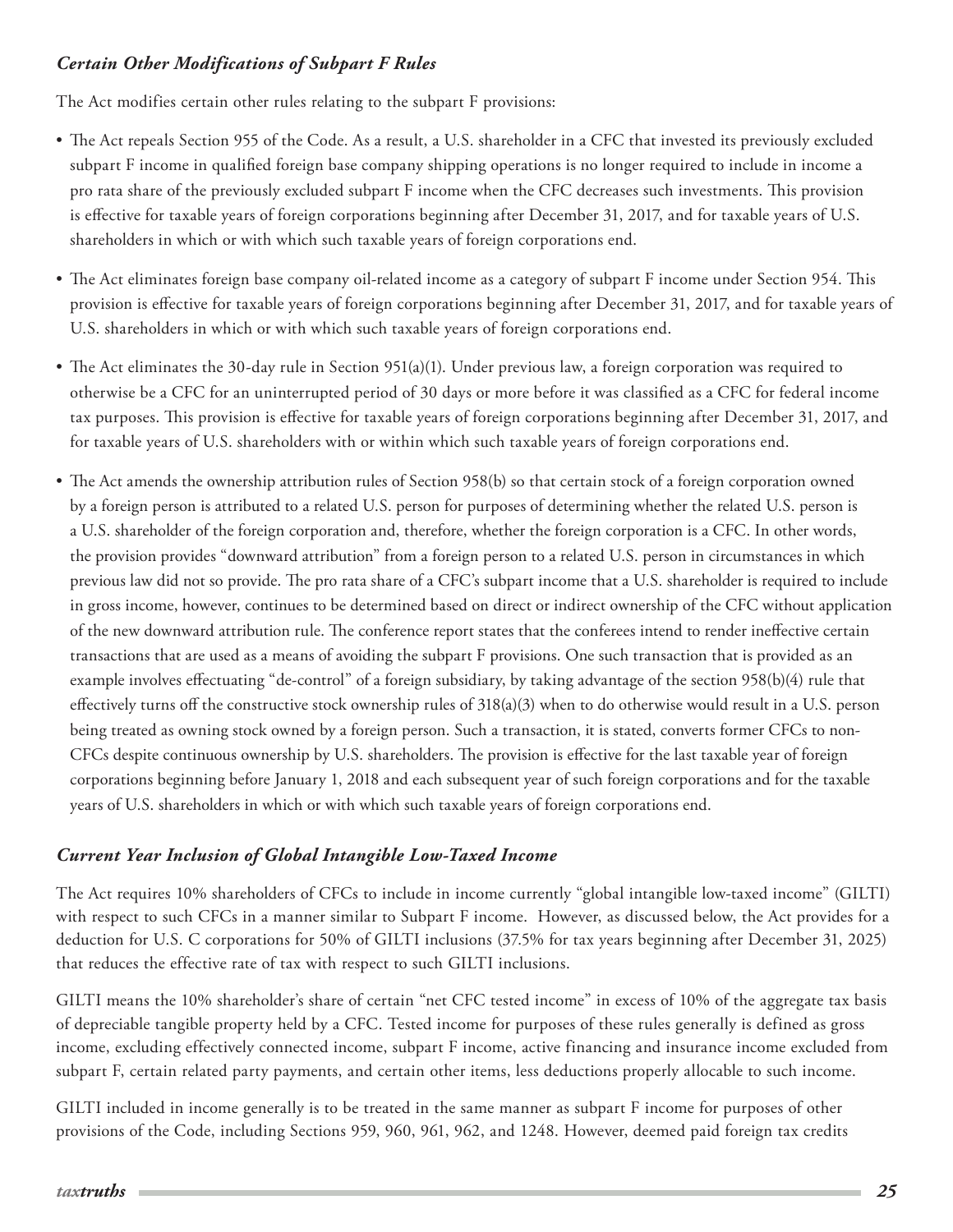<span id="page-25-0"></span>relating to GILTI are limited to 80% of the foreign taxes paid or accrued. In addition, foreign taxes relating to GILTI are treated as a separate "basket" under Section 904 that is only creditable against other GILTI inclusions. Moreover, foreign tax credits relating to GILTI are not allowed to be carried back or carried forward under Section 904(c).

The provisions relating to GILTI apply to taxable years beginning after December 31, 2017.

# *Deduction for Foreign-Derived Intangible Income and Global Intangible Low-Taxed Income*

The Act allows U.S. C corporations to claim a deduction equal to 37.5% of "foreign derived intangible income" plus 50% of the GILTI amount included in income, but not to exceed taxable income. For taxable years beginning after December 31, 2025, the deduction for foreign derived intangible income and GILTI is 21.875% and 37.5% respectively. Shareholders of S corporations are not permitted to claim this deduction.

Foreign derived intangible income is essentially certain deductible eligible income in excess of 10% of the corporation's "qualified business asset investment" that relates to property sold to any person who is not a U.S. person or services provided to any person, or with respect to property, not located within the United States. Qualified business asset investment generally is the adjusted tax basis of certain specified tangible property used in a trade or business as determined under the alternative depreciation system under Section 168(g) of the Code.

As a result of this deduction, taking into account the new 21% corporate tax rate, the effective rate of tax on foreign derived intangible income is 13.125% and the effective U.S. tax rate on GILTI is 10.5% for tax years beginning after December 31, 2017, and before January 1, 2016. Taking into account foreign tax credits for foreign taxes paid with respect to GILTI (80% under the Act), no residual U.S. tax generally is owed with respect to such income if the foreign tax rate was 13.125% or greater. Similarly, for tax years beginning after December 31, 2025, the effective rate of tax on foreign derived intangible income is 16.406% and the effective U.S. tax rate on GILTI would be 13.125%.

Moreover, taking into account foreign tax credits for foreign taxes paid with respect to GILTI (80% under the Act), no residual U.S. tax generally is owed if the foreign tax rate with respect to GILTI was 16.406% or greater.

This deduction applies to taxable years beginning after December 31, 2017.

# *Limitation on Deductions of Interest by Members of an International Financial Reporting Group or Worldwide Affiliated Group*

The Act does not include the provisions of the Senate and House bills that would have limited deductions for interest expense for members of an international financial reporting group or worldwide affiliated group.

### *Tax on Base Erosion Payments*

The Act requires certain applicable taxpayers to pay a tax equal to the base erosion minimum tax amount (BEMTA) for the taxable year.

Essentially, BEMTA is the excess of 10% (5% for tax years beginning in calendar year 2018 and 12.5% for tax years beginning after December 31, 2025) of the taxpayer's taxable income, modified to exclude certain base erosion payments, over the taxpayer's regular tax liability reduced by certain credits (for tax years beginning after December 31, 2025, reduced by all credits). A base erosion payment generally is an amount paid or accrued to a foreign person that is a related party for which a deduction is allowed, including amounts paid or accrued to acquire depreciable property. Relatedness for purposes of these rules is tested based on a 25% ownership threshold, applying the constructive ownership rules under Section 318 of the Code with certain modifications. A base erosion payment also includes any payment that constitutes a reduction in